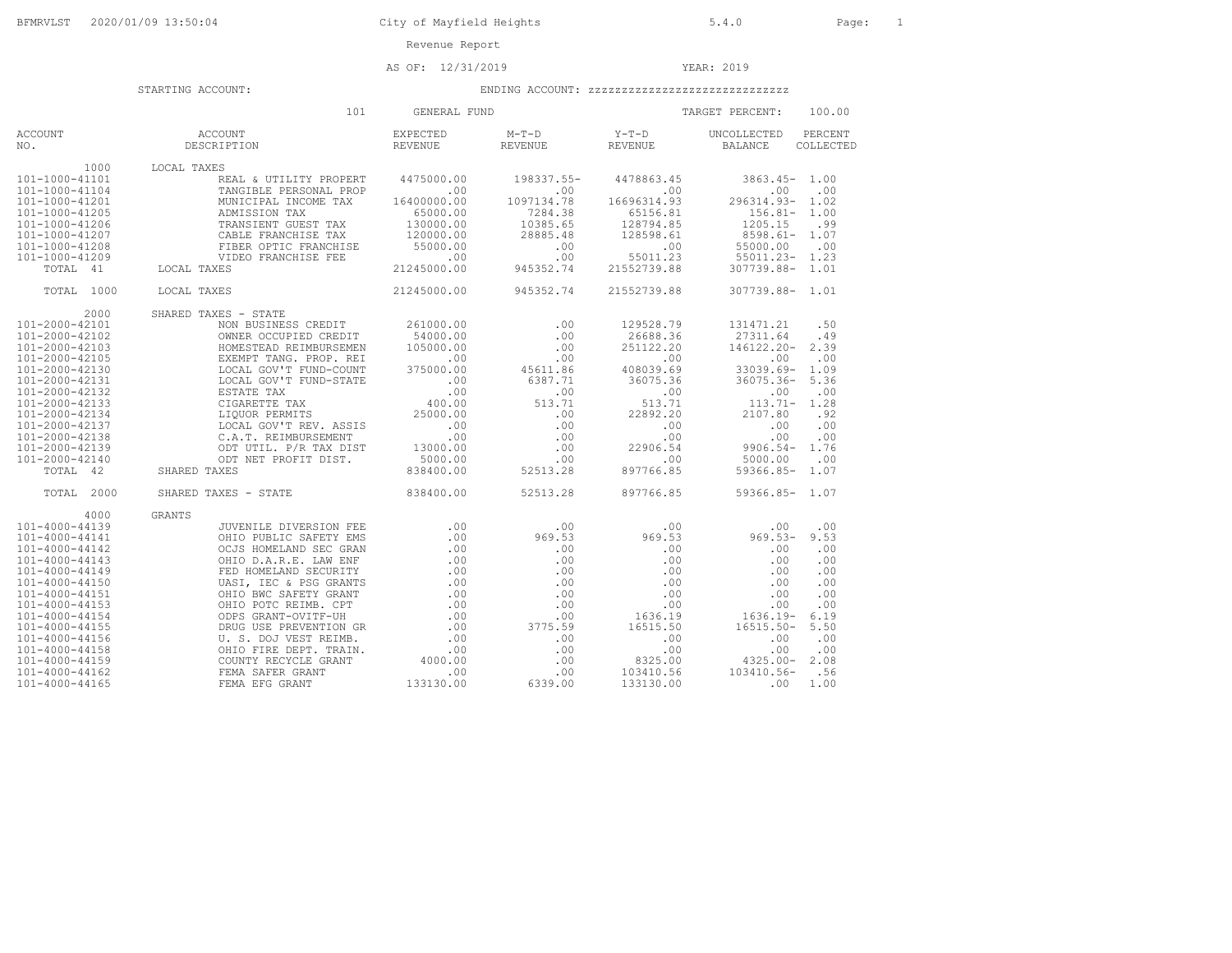AS OF: 12/31/2019 YEAR: 2019

|                                                                                                                                                                                                                                                                                                                                                                | 101                                                                                                                                                                                                                                                                                                                                                                                                                                                                      | GENERAL FUND                                                                                                                                                                                   |                                                                                                                                                           |                                                                                                                                                                                                 | TARGET PERCENT:<br>100.00                                                                                                                                                                                                                                                                                                                                    |
|----------------------------------------------------------------------------------------------------------------------------------------------------------------------------------------------------------------------------------------------------------------------------------------------------------------------------------------------------------------|--------------------------------------------------------------------------------------------------------------------------------------------------------------------------------------------------------------------------------------------------------------------------------------------------------------------------------------------------------------------------------------------------------------------------------------------------------------------------|------------------------------------------------------------------------------------------------------------------------------------------------------------------------------------------------|-----------------------------------------------------------------------------------------------------------------------------------------------------------|-------------------------------------------------------------------------------------------------------------------------------------------------------------------------------------------------|--------------------------------------------------------------------------------------------------------------------------------------------------------------------------------------------------------------------------------------------------------------------------------------------------------------------------------------------------------------|
| <b>ACCOUNT</b><br>NO.                                                                                                                                                                                                                                                                                                                                          | ACCOUNT<br>DESCRIPTION                                                                                                                                                                                                                                                                                                                                                                                                                                                   | <b>EXPECTED</b><br><b>REVENUE</b>                                                                                                                                                              | $M-T-D$<br><b>REVENUE</b>                                                                                                                                 | $Y-T-D$<br><b>REVENUE</b>                                                                                                                                                                       | PERCENT<br>UNCOLLECTED<br><b>BALANCE</b><br>COLLECTED                                                                                                                                                                                                                                                                                                        |
| 101-4000-44166<br>TOTAL 44                                                                                                                                                                                                                                                                                                                                     | VICTIM ADVOCATE GRANT<br><b>GRANTS</b>                                                                                                                                                                                                                                                                                                                                                                                                                                   | .00<br>137130.00                                                                                                                                                                               | 16017.21<br>27101.33                                                                                                                                      | 69195.99<br>333182.77                                                                                                                                                                           | 5.99<br>69195.99-<br>196052.77-<br>2.43                                                                                                                                                                                                                                                                                                                      |
| TOTAL 4000                                                                                                                                                                                                                                                                                                                                                     | <b>GRANTS</b>                                                                                                                                                                                                                                                                                                                                                                                                                                                            | 137130.00                                                                                                                                                                                      | 27101.33                                                                                                                                                  | 333182.77                                                                                                                                                                                       | 196052.77-<br>2.43                                                                                                                                                                                                                                                                                                                                           |
| 5000<br>101-5000-45145<br>101-5000-45146<br>101-5000-45147<br>101-5000-45148<br>101-5000-45150<br>101-5000-45151<br>101-5000-45152<br>$101 - 5000 - 45153$<br>101-5000-45154<br>101-5000-45156<br>101-5000-45158<br>101-5000-45159<br>101-5000-45160<br>101-5000-45161<br>101-5000-45171<br>101-5000-45172<br>101-5000-45173<br>101-5000-45190<br>TOTAL<br>4.5 | CHARGES FOR SERVICES<br>GATES MILLS FIRE SERVI<br>GIRL'S SOFTBALL FEES<br>WOMEN'S SOFTBALL FEES<br>BUS TRIP/SKI TRIPS<br>SALE OF DOCUMENTS-GEN'<br>SALE OF DOCUMENTS-POLI<br>POOL ADMISSION FEES<br>CONCESSION RECEIPTS<br>MEN'S SOFTBALL FEES<br>STORAGE OF VEH.-POLICE<br>SAFETY TOWN FEES<br>MISC RECREATION FEES<br>POOL PASSES<br>POOL SWIM LESSONS<br>GIRLS' FAST PITCH FEES<br>ADULT AFTERNOON OUT<br>ADULT ED REVENUE<br><b>EMS FEES</b><br>CHARGES FOR SERVICES | .00<br>.00<br>1000.00<br>3500.00<br>.00<br>.00<br>10000.00<br>3000.00<br>18000.00<br>.00<br>3000.00<br>3500.00<br>21000.00<br>27000.00<br>.00<br>3000.00<br>11000.00<br>600000.00<br>704000.00 | .00<br>.00<br>.00<br>.00<br>1.00<br>.00<br>.00<br>.00<br>.00<br>.00<br>.00<br>.00<br>.00<br>.00<br>.00<br>450.00<br>.00<br>27535.76<br>27986.76           | .00<br>.00<br>1350.00<br>2610.00<br>15.77<br>.00<br>15085.00<br>1624.00<br>16835.00<br>.00<br>4548.00<br>7390.00<br>18868.00<br>28101.00<br>.00<br>2980.00<br>8175.00<br>608734.66<br>716316.43 | .00<br>.00<br>.00<br>.00<br>$350.00 -$<br>1.35<br>890.00<br>.75<br>5.77<br>$15.77-$<br>.00<br>.00<br>$5085.00 -$<br>1.51<br>1376.00<br>.54<br>.94<br>1165.00<br>.00<br>.00<br>$1548.00 -$<br>1.52<br>2.11<br>$3890.00 -$<br>.90<br>2132.00<br>1.04<br>$1101.00 -$<br>.00<br>.00<br>.99<br>20.00<br>2825.00<br>.74<br>8734.66-<br>1.01<br>$12316.43-$<br>1.02 |
| 5000<br>TOTAL                                                                                                                                                                                                                                                                                                                                                  | CHARGES FOR SERVICES                                                                                                                                                                                                                                                                                                                                                                                                                                                     | 704000.00                                                                                                                                                                                      | 27986.76                                                                                                                                                  | 716316.43                                                                                                                                                                                       | $12316.43 - 1.02$                                                                                                                                                                                                                                                                                                                                            |
| 6000<br>$101 - 6000 - 46160$<br>101-6000-46161<br>101-6000-46162<br>101-6000-46163<br>101-6000-46164<br>101-6000-46165<br>101-6000-46166<br>101-6000-46167<br>101-6000-46168<br>101-6000-46169<br>101-6000-46170<br>101-6000-46171<br>101-6000-46172<br>101-6000-46173<br>101-6000-46174<br>101-6000-46175<br>101-6000-46176                                   | FINES, PERMITS AND LICENSE<br>BUILDING PERMITS<br>PLUMBING PERMITS<br>ELECTRICAL PERMITS<br>HVAC PERMITS<br>EXCAVATION PERMITS<br><b>GRADE PERMITS</b><br>SIGN PERMITS<br>FENCE & SIDEWALK PERMI<br>MISC. PERMITS-BLDG.<br>TREE PLANTING FEE<br>HOUSING INSPECTION FEE<br>CERTIFICATE OF OCCUPAN<br>REGISTRATION OF CONTRA<br>PLANNING COMMISSION FE<br>BD. OF ZONING APPEALS<br>ARCH. BD. OF REVIEW FE<br>CONSTRUCTION INSPECTIO                                        | 80000.00<br>20000.00<br>20000.00<br>25000.00<br>.00<br>.00<br>4500.00<br>3700.00<br>2500.00<br>.00<br>22000.00<br>1400.00<br>60000.00<br>1500.00<br>1500.00<br>3000.00<br>.00                  | 10995.00<br>1570.00<br>2000.00<br>2535.00<br>.00<br>.00<br>275.00<br>60.00<br>.00<br>.00<br>950.00<br>120.00<br>9745.00<br>200.00<br>.00<br>525.00<br>.00 | 86510.00<br>34640.00<br>25265.00<br>30965.00<br>.00<br>.00<br>4350.00<br>4030.00<br>2755.00<br>.00<br>19250.00<br>1380.00<br>66860.00<br>975.00<br>1400.00<br>3795.00<br>100.00                 | 6510.00-<br>1.08<br>14640.00-<br>1.73<br>1.26<br>$5265.00 -$<br>1.24<br>$5965.00 -$<br>.00<br>.00<br>.00<br>.00<br>150.00<br>.97<br>$330.00 -$<br>1.09<br>$255.00 -$<br>1.10<br>.00<br>.00<br>2750.00<br>.88<br>.99<br>20.00<br>$6860.00 -$<br>1.11<br>525.00<br>.65<br>.93<br>100.00<br>1.27<br>$795.00 -$<br>.00<br>$100.00 -$                             |
| 101-6000-46177                                                                                                                                                                                                                                                                                                                                                 | HOUSING LICENSE FEES                                                                                                                                                                                                                                                                                                                                                                                                                                                     | 135000.00                                                                                                                                                                                      | 3780.00                                                                                                                                                   | 120045.00                                                                                                                                                                                       | .89<br>14955.00                                                                                                                                                                                                                                                                                                                                              |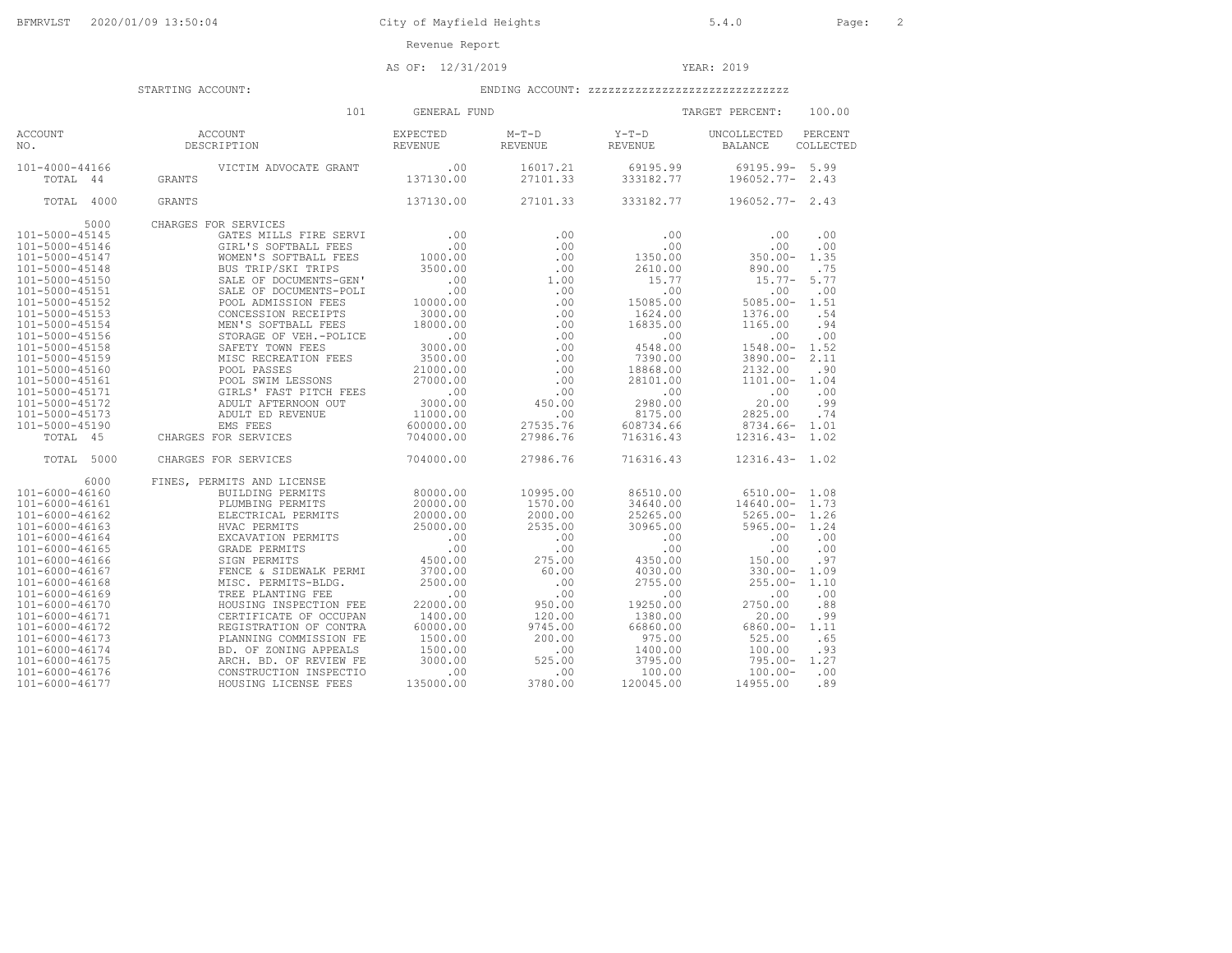# AS OF: 12/31/2019 YEAR: 2019

|                      | 101                         | GENERAL FUND |          |           | TARGET PERCENT:    | 100.00    |
|----------------------|-----------------------------|--------------|----------|-----------|--------------------|-----------|
| <b>ACCOUNT</b>       | ACCOUNT                     | EXPECTED     | $M-T-D$  | Y-T-D     | UNCOLLECTED        | PERCENT   |
| NO.                  | DESCRIPTION                 | REVENUE      | REVENUE  | REVENUE   | <b>BALANCE</b>     | COLLECTED |
| $101 - 6000 - 46180$ | AMUSEMENT DEVICE PERMI      | 9000.00      | 250.00   | 4100.00   | 4900.00            | .46       |
| 101-6000-46181       | SNOW PLOW PERMIT            | .00          | 5.00     | 5.00      | $5.00 -$           | 5.00      |
| 101-6000-46186       | PERMITS-OUT OF BUSINES      | .00          | .00      | 150.00    | $150.00 -$         | .00       |
| 101-6000-46187       | FORECLOSURE FILING FEE      | 2200.00      | 240.00   | 1680.00   | 520.00             | .76       |
| $101 - 6000 - 46210$ | FINES-TRAFFIC               | 90000.00     | 7564.00  | 97684.64  | 7684.64-           | 1.09      |
| 101-6000-46211       | FINES-PARKING               | 55000.00     | 2305.00  | 56997.19  | 1997.19-           | 1.04      |
| 101-6000-46212       | FINES-POL DPT FLS ALRM      | 8000.00      | 660.00   | 8915.00   | $915.00 -$         | 1.11      |
| 101-6000-46213       | FINES-MISC.                 | .00          | .00      | .00       | .00                | .00       |
| $101 - 6000 - 46214$ | <b>BOND FORFEITURES</b>     | .00          | .00.     | .00       | .00                | .00       |
| 101-6000-46215       | FINES-ANIMAL WARDEN         | .00          | .00      | .00       | .00                | .00       |
| 101-6000-46216       | FINES-FIRE DPT FLS ALR      | .00          | .00      | .00       | .00                | .00       |
| $101 - 6000 - 46217$ | FINES-JUVENILE DIVERSI      | .00          | .00      | .00       | .00                | .00       |
| 101-6000-46218       | NUISANCE ABATEMENT          | .00          | .00      | .00       | .00                | .00       |
| 101-6000-46282       | PRIVATE POLICE COMMISS      | .00          | .00      | .00       | .00                | .00       |
| 101-6000-46283       | ALARM TIE-IN PERMIT         | .00          | .00      | .00       | .00                | .00       |
| 101-6000-46284       | PAWNBROKER LICENSE FEE      | 1000.00      | 300.00   | 750.00    | 250.00             | .75       |
| 101-6000-46285       | MISC. PERMITS-POLICE        | .00          | 15.00    | 30.00     | $30.00 -$          | .00       |
| 101-6000-46287       | SOLICITOR'S PERMITS         | .00          | .00      | 15.00     | $15.00 -$          | 5.00      |
| 101-6000-46288       | FINERPRINT REGISTRATIO      | .00          | 92.00    | 566.50    | $566.50 -$         | 6.50      |
| TOTAL 46             | FINES, PERMITS AND LICENSES | 545300.00    | 44186.00 | 573213.33 | $27913.33 -$       | 1.05      |
| TOTAL<br>6000        | FINES, PERMITS AND LICENSE  | 545300.00    | 44186.00 | 573213.33 | $27913.33-$        | 1.05      |
| 7000                 | INVESTMENT EARNINGS         |              |          |           |                    |           |
| 101-7000-47190       | INTEREST EARNINGS           | 140000.00    | 27318.44 | 291907.21 | 151907.21-         | 2.09      |
| TOTAL 47             | INVESTMENT EARNINGS         | 140000.00    | 27318.44 | 291907.21 | $151907.21 - 2.09$ |           |
| 7000<br>TOTAL        | INVESTMENT EARNINGS         | 140000.00    | 27318.44 | 291907.21 | 151907.21- 2.09    |           |
| 8000                 | OTHER REVENUE               |              |          |           |                    |           |
| 101-8000-48120       | RENTAL INCOME-COM. CEN      | 20000.00     | 2300.00  | 18155.00  | 1845.00            | .91       |
| 101-8000-48121       | PARK PAVILION RENTAL F      | 2500.00      | .00      | 3050.00   | $550.00 -$         | 1.22      |
| 101-8000-48122       | MISCELLANEOUS REVENUE       | 3000.00      | 2045.00  | 4585.35   | $1585.35-$         | 1.53      |
| 101-8000-48124       | CIVIL SERV. EXAM. FEE       | .00          | .00      | .00       | .00                | .00       |
| 101-8000-48125       | GAS WELL LEASE ROYALTI      | .00          | .00      | .00       | .00                | .00       |
| 101-8000-48127       | LOCK BOX SALES              | .00          | 30.00    | 840.00    | $840.00 -$         | .00       |
| 101-8000-48128       | JRCG PROGRAM FEES           | .00          | .00      | .00       | .00                | .00       |
| 101-8000-48129       | BALLFIELD RENTAL            | 1000.00      | .00      | .00       | 1000.00            | .00       |
| 101-8000-48140       | COMMUNITY DIVERSION FE      | .00          | .00      | .00       | .00                | .00       |
| 101-8000-48144       | PRISONER BOARD & CARE       | .00          | .00      | .00       | .00                | .00       |
| TOTAL 48             | OTHER REVENUE               | 26500.00     | 4375.00  | 26630.35  | $130.35-$          | 1.00      |
| TOTAL<br>8000        | OTHER REVENUE               | 26500.00     | 4375.00  | 26630.35  | $130.35 -$         | 1.00      |
| 9000                 | OTHER FINANCE SOURCES       |              |          |           |                    |           |
| 101-9000-49117       | WILDCAT SF REIMB.           | .00          | .00      | .00       | .00                | .00       |
| 101-9000-49118       | TREE REMOVAL REIMB.         | .00          | .00      | 875.00    | $875.00 -$         | 5.00      |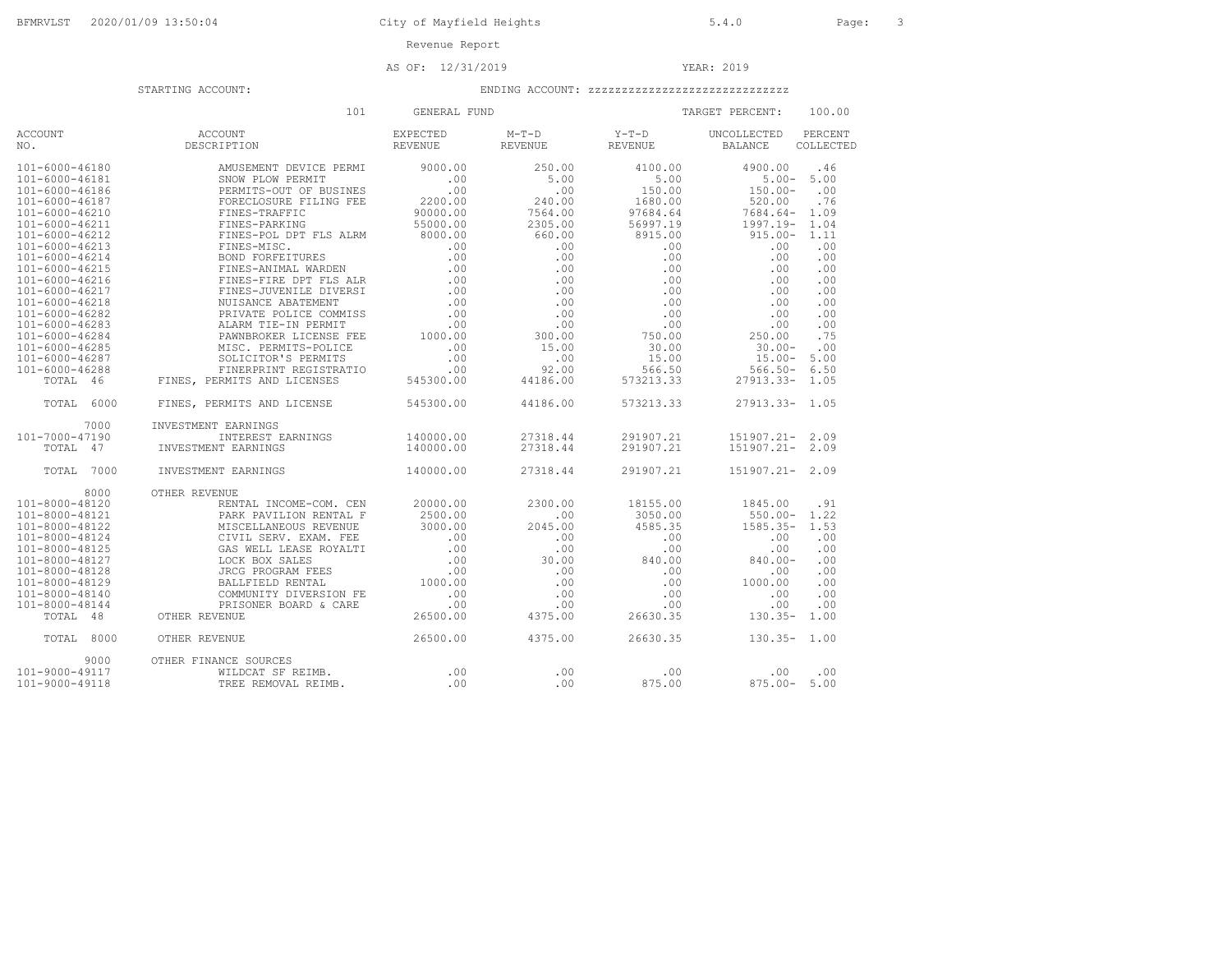AS OF: 12/31/2019 YEAR: 2019

|                       | 101                    | GENERAL FUND                      |                           |                  | TARGET PERCENT:               | 100.00               |
|-----------------------|------------------------|-----------------------------------|---------------------------|------------------|-------------------------------|----------------------|
| <b>ACCOUNT</b><br>NO. | ACCOUNT<br>DESCRIPTION | <b>EXPECTED</b><br><b>REVENUE</b> | $M-T-D$<br><b>REVENUE</b> | Y-T-D<br>REVENUE | UNCOLLECTED<br><b>BALANCE</b> | PERCENT<br>COLLECTED |
| 101-9000-49119        | RECREATION SPONSORS    | 1000.00                           | .00.                      | 400.00           | 600.00                        | .40                  |
| 101-9000-49120        | BALLFIELD SIGN SPONSOR | .00                               | .00                       | .00              | .00                           | .00                  |
| 101-9000-49121        | PROCEEDS OF NOTE SALE  | .00                               | .00                       | .00              | .00                           | .00                  |
| 101-9000-49124        | SPAN REIMBURSEMENT     | .00                               | 75000.00                  | 75000.00         | $75000.00 -$                  | .00                  |
| 101-9000-49125        | DONATIONS-FIRE DEPT.   | .00                               | .00                       | 250.00           | $250.00 -$                    | .00                  |
| 101-9000-49126        | DONATIONS-POLICE DEPT. | .00                               | .00                       | 50.00            | $50.00 -$                     | .00                  |
| 101-9000-49127        | DONATIONS-NEIGHBOR. WA | .00                               | 500.00                    | 500.00           | $500.00 -$                    | .00                  |
| 101-9000-49129        | CONCESSION COMMODITY R | .00                               | .00                       |                  |                               | .00                  |
|                       |                        |                                   |                           | .00              | .00                           |                      |
| 101-9000-49130        | INSURANCE CLAIMS       | .00                               | .00                       | 494.00           | $494.00 -$                    | 4.00                 |
| 101-9000-49131        | IMMOBILIZATION FEES    | .00                               | .00                       | .00              | .00                           | .00                  |
| 101-9000-49132        | R.I.T.A. REIMBURSEMENT | 200000.00                         | .00                       | 268835.06        | 68835.06-                     | 1.34                 |
| 101-9000-49133        | SALE OF ASSETS         | 1000.00                           | .00                       | 7029.01          | $6029.01 -$                   | 7.03                 |
| 101-9000-49134        | REFUNDS & REIMBURSEMEN | 50000.00                          | 1216.16                   | 295654.70        | 245654.70-                    | 5.91                 |
| 101-9000-49137        | DONATIONS              | .00                               | 2500.00                   | 2500.00          | $2500.00 -$                   | .00                  |
| 101-9000-49140        | REIMBURSE SRO POLICE   | 58000.00                          | 8825.00                   | 97075.00         | $39075.00 -$                  | 1.67                 |
| 101-9000-49141        | TOWING FEES            | .00                               | .00                       | .00              | .00                           | .00                  |
| 101-9000-49142        | WORKERS COMP. PREMIUM  | .00                               | .00                       | 173306.56        | 173306.56-                    | 6.56                 |
| 101-9000-49143        | PRISONER COST REIMB.   | .00                               | .00                       | 340.01           | $340.01 -$                    | .01                  |
| 101-9000-49144        | NUISANCE ABATEMENT FEE | .00                               | .00                       | 2200.00          | $2200.00 -$                   | .00                  |
| 101-9000-49145        | FEMA REIMBURSEMENT     | .00                               | .00                       | .00              | .00                           | .00                  |
| 101-9000-49146        | UNITY DAYS REIMBURSEME | 20000.00                          | .00                       | 1145.00          | 18855.00                      | .06                  |
| 101-9000-49147        | DEMOLITION EXPENSE REI | .00                               | .00                       | .00              | .00                           | .00                  |
| 101-9000-49148        | UNITY DAYS SPONSORS    | 10000.00                          | .00                       | 40425.01         | $30425.01 -$                  | 4.04                 |
|                       |                        |                                   |                           |                  |                               |                      |
| 101-9000-49149        | WELLNESS PROGRAM REIMB | 5000.00                           | .00                       | .00              | 5000.00                       | .00                  |
| 101-9000-49152        | TRANS. FROM OTHR FUNDS | .00                               | .00                       | .00              | .00                           | .00                  |
| 101-9000-49160        | ADVANCE REPAYMENT      | .00                               | .00                       | .00              | .00                           | .00                  |
| TOTAL 49              | OTHER FINANCE SOURCES  | 345000.00                         | 88041.16                  | 966079.35        | $621079.35 -$                 | 2.80                 |
| TOTAL<br>9000         | OTHER FINANCE SOURCES  | 345000.00                         | 88041.16                  | 966079.35        | 621079.35-                    | 2.80                 |
| TOTAL.<br>101         | GENERAL FUND           | 23981330.00                       | 1216874.71                | 25357836.17      | 1376506.17- 1.06              |                      |
| 2000                  | SHARED TAXES - STATE   |                                   |                           |                  |                               |                      |
| 201-2000-42135        | GASOLINE EXCISE TAX    | 520000.00                         | 73247.24                  | 624607.39        | $104607.39 - 1.20$            |                      |
| 201-2000-42136        | VEHICLE LICENSE FEES   | 90000.00                          | 6992.11                   | 90757.65         | $757.65 -$                    | 1.01                 |
| TOTAL 42              | SHARED TAXES           | 610000.00                         | 80239.35                  | 715365.04        | $105365.04 - 1.17$            |                      |
| 2000<br>TOTAL         | SHARED TAXES - STATE   | 610000.00                         | 80239.35                  | 715365.04        | $105365.04-$                  | 1.17                 |
| 9000                  | OTHER FINANCE SOURCES  |                                   |                           |                  |                               |                      |
| 201-9000-49128        | REBATE-ENERGY PROGRAM  | .00                               | .00                       | .00              | .00                           | .00                  |
| 201-9000-49130        | INSURANCE CLAIMS       | .00                               | 4800.00                   | 4800.00          | $4800.00 -$                   | .00                  |
| 201-9000-49134        | REFUNDS & REIMBURSEMEN | .00                               | 648.00                    | 648.00           | $648.00 -$                    | 8.00                 |
| 201-9000-49135        | STREET OPENINGS        | 20000.00                          | .00                       | 23514.00         | $3514.00 -$                   | 1.18                 |
| 201-9000-49142        | WORKERS COMP. PREMIUM  | .00                               | .00                       | .00              | .00                           | .00                  |
| 201-9000-49150        | TRANSFER FROM GEN'L FU | 800000.00                         | .00                       | 800000.00        | .00                           | 1.00                 |
|                       |                        |                                   |                           |                  |                               |                      |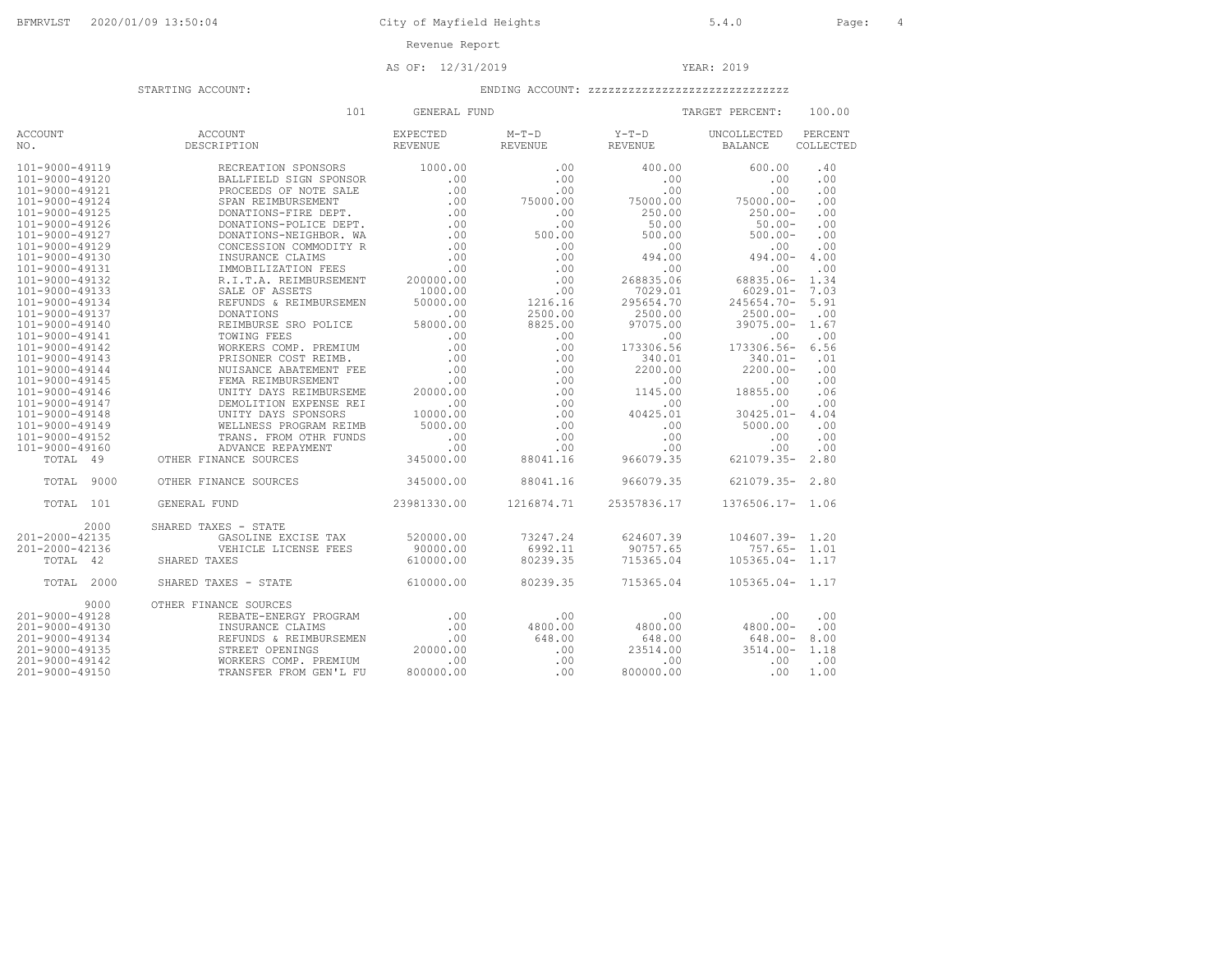AS OF: 12/31/2019 YEAR: 2019

|                                                                                                | 202                                                                                                                                                 |                                 | STATE HIGHWAY IMPROVEMENT TARGET PERCENT:         |                                 |                                                   | 100.00                          |
|------------------------------------------------------------------------------------------------|-----------------------------------------------------------------------------------------------------------------------------------------------------|---------------------------------|---------------------------------------------------|---------------------------------|---------------------------------------------------|---------------------------------|
| ACCOUNT<br>NO.                                                                                 | ACCOUNT<br>DESCRIPTION                                                                                                                              | EXPECTED<br><b>REVENUE</b>      | $M-T-D$<br>REVENUE REVENUE                        | $Y-T-D$                         | UNCOLLECTED<br>BALANCE                            | PERCENT<br>COLLECTED            |
|                                                                                                | TOTAL 49 OTHER FINANCE SOURCES                                                                                                                      | 820000.00                       |                                                   | 5448.00 828962.00               | 8962.00- 1.01                                     |                                 |
| TOTAL 9000                                                                                     | OTHER FINANCE SOURCES                                                                                                                               | 820000.00                       |                                                   | 5448.00 828962.00 8962.00 1.01  |                                                   |                                 |
| TOTAL 201                                                                                      | SCMR                                                                                                                                                |                                 | 1430000.00  85687.35  1544327.04  114327.04  1.08 |                                 |                                                   |                                 |
| 2000<br>202-2000-42135<br>202-2000-42136<br>TOTAL 42                                           | SHARED TAXES - STATE<br>GASOLINE EXCISE TAX 40000.00<br>VEHI<br>SHARED TAXES<br>VEHICLE LICENSE FEES                                                | 10000.00<br>50000.00            | 5938.97<br>566.93<br>6505.90                      | 51530.19<br>7351.50<br>58881.69 | $11530.19 - 1.29$<br>2648.50 .74<br>8881.69- 1.18 |                                 |
| TOTAL 2000                                                                                     | SHARED TAXES - STATE                                                                                                                                |                                 | $50000.00$ 6505.90                                |                                 | 58881.69 8881.69- 1.18                            |                                 |
| 9000<br>202-9000-49134<br>202-9000-49150<br>TOTAL 49                                           | OTHER FINANCE SOURCES<br>REFUNDS & REIMBURSEMEN 10000.00<br>TRANSFER FROM GEN'L FU 100000.00<br>OTHER FINANCE SOURCES                               | 110000.00                       | .00<br>.00<br>.00                                 | 100000.00                       | 10000.00<br>.00<br>10000.00                       | .00<br>1.00<br>.91              |
| TOTAL 9000                                                                                     | OTHER FINANCE SOURCES                                                                                                                               | 110000.00                       | .00                                               | 100000.00                       | 10000.00                                          | .91                             |
| TOTAL 202                                                                                      | STATE HIGHWAY IMPROVEMENT 6505.90                                                                                                                   |                                 |                                                   |                                 | 158881.69 1118.31                                 | .99                             |
| 4000<br>204-4000-44151<br>TOTAL 44                                                             | GRANTS<br>GRANTS<br>COUNTY CDBG GRANT                                                                                                               | .00<br>.00                      | .00<br>.00                                        | .00<br>.00                      | .00<br>.00                                        | .00<br>.00                      |
| TOTAL 4000                                                                                     | GRANTS                                                                                                                                              | .00                             | .00                                               | .00                             | .00                                               | .00                             |
| 9000<br>204-9000-49150<br>$204 - 9000 - 49152$<br>204-9000-49160<br>204-9000-49161<br>TOTAL 49 | OTHER FINANCE SOURCES<br>TRANSFER FROM GEN'L FU<br>TRANS. FROM FUND 404<br>ADVANCE FROM GENERAL F<br>ADVANCE FROM FUND 404<br>OTHER FINANCE SOURCES | .00<br>.00<br>.00<br>.00<br>.00 | .00<br>.00<br>.00<br>.00<br>.00                   | .00<br>.00<br>.00<br>.00<br>.00 | .00<br>.00<br>.00<br>.00<br>.00                   | .00<br>.00<br>.00<br>.00<br>.00 |
| TOTAL 9000                                                                                     | OTHER FINANCE SOURCES                                                                                                                               | .00                             | .00                                               | .00                             | .00                                               | .00                             |
| TOTAL 204                                                                                      | COMMUNITY DEVELOP. BLOCK GRANT                                                                                                                      | $\sim$ 00                       | .00                                               | .00                             | .00                                               | .00                             |
| 4000<br>205-4000-44160<br>TOTAL 44                                                             | GRANTS<br><b>GRANTS</b><br>OHIO EPA SWIF GRANT                                                                                                      | .00<br>.00                      | .00<br>.00                                        | .00<br>.00                      | .00<br>.00                                        | .00<br>.00                      |
| TOTAL 4000                                                                                     | GRANTS                                                                                                                                              | .00                             | .00                                               | .00                             | .00                                               | .00                             |
| 9000<br>205-9000-49160                                                                         | OTHER FINANCE SOURCES<br>ADVANCE FROM GEN'L FUN .00                                                                                                 |                                 | .00                                               | .00                             | .00                                               | .00                             |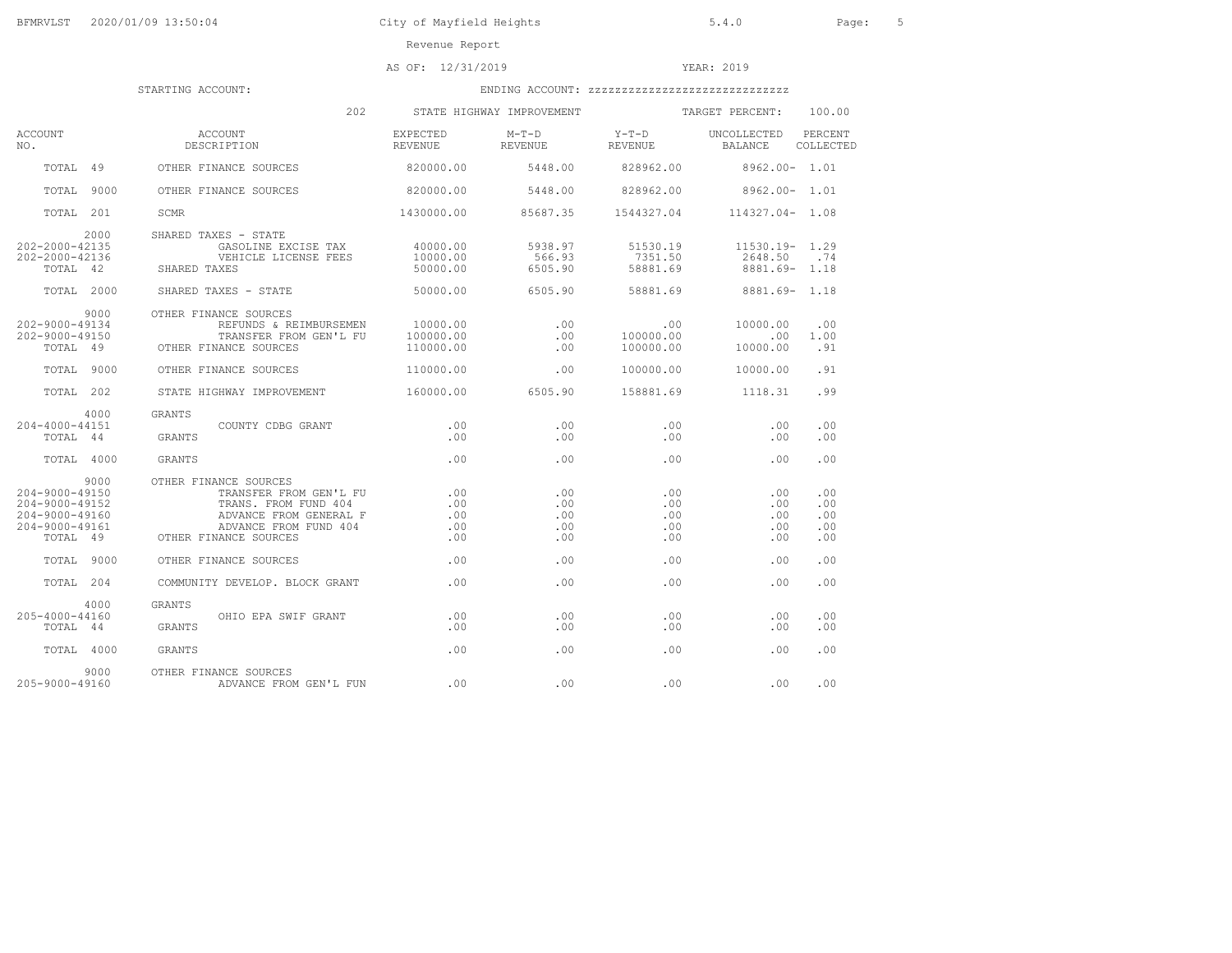AS OF: 12/31/2019 YEAR: 2019

|                                                                                                                                                                                    | 207                                                                                                                                                                                                                      | TREE REPLACEMENT FUND                                                                                                 |                                                                                  |                                                                                                               | TARGET PERCENT:                                                                                                       | 100.00                                                               |
|------------------------------------------------------------------------------------------------------------------------------------------------------------------------------------|--------------------------------------------------------------------------------------------------------------------------------------------------------------------------------------------------------------------------|-----------------------------------------------------------------------------------------------------------------------|----------------------------------------------------------------------------------|---------------------------------------------------------------------------------------------------------------|-----------------------------------------------------------------------------------------------------------------------|----------------------------------------------------------------------|
| <b>ACCOUNT</b><br>NO.                                                                                                                                                              | ACCOUNT<br>DESCRIPTION                                                                                                                                                                                                   | EXPECTED<br>REVENUE                                                                                                   | $M-T-D$<br>REVENUE                                                               | $Y-T-D$<br>REVENUE                                                                                            | UNCOLLECTED<br>BALANCE                                                                                                | PERCENT<br>COLLECTED                                                 |
| TOTAL 49                                                                                                                                                                           | OTHER FINANCE SOURCES                                                                                                                                                                                                    | .00                                                                                                                   | .00                                                                              | .00                                                                                                           | .00                                                                                                                   | .00                                                                  |
| TOTAL<br>9000                                                                                                                                                                      | OTHER FINANCE SOURCES                                                                                                                                                                                                    | .00                                                                                                                   | .00                                                                              | .00                                                                                                           | .00                                                                                                                   | .00                                                                  |
| TOTAL 205                                                                                                                                                                          | OHIO EPA SWIF GRANT                                                                                                                                                                                                      | .00                                                                                                                   | .00                                                                              | .00                                                                                                           | .00                                                                                                                   | .00                                                                  |
| 9000<br>207-9000-49130<br>207-9000-49137<br>207-9000-49150<br>TOTAL 49                                                                                                             | OTHER FINANCE SOURCES<br>INSURANCE CLAIMS<br>DONATIONS<br>TRANSFER FROM GEN'L FU<br>OTHER FINANCE SOURCES                                                                                                                | .00<br>.00<br>.00<br>.00                                                                                              | .00<br>.00<br>.00<br>.00                                                         | .00<br>.00<br>.00<br>.00                                                                                      | .00<br>.00<br>.00<br>.00                                                                                              | .00<br>.00<br>.00<br>.00                                             |
| TOTAL 9000                                                                                                                                                                         | OTHER FINANCE SOURCES                                                                                                                                                                                                    | .00                                                                                                                   | .00                                                                              | .00                                                                                                           | .00                                                                                                                   | .00                                                                  |
| TOTAL 207                                                                                                                                                                          | TREE REPLACEMENT FUND                                                                                                                                                                                                    | .00                                                                                                                   | .00                                                                              | .00                                                                                                           | .00                                                                                                                   | .00                                                                  |
| 5000<br>208-5000-45162<br>208-5000-45163<br>208-5000-45165<br>208-5000-45166<br>208-5000-45167<br>208-5000-45168<br>208-5000-45169<br>208-5000-45170<br>208-5000-45174<br>TOTAL 45 | CHARGES FOR SERVICES<br>SPRING SPORTS FEES<br>LBJ FEES<br>DAY CAMP FEES<br>YOUTH SPORTS FEES<br>FALL SPORTS FEES<br>ADULT SPORTS FEES<br>TEEN CAMP FEES<br>SUMMER SPORTS FEES<br>WILDCAT SF FEES<br>CHARGES FOR SERVICES | 8500.00<br>16500.00<br>170000.00<br>$\sim$ 00<br>7800.00<br>15500.00<br>53000.00<br>33500.00<br>20000.00<br>324800.00 | 15.00<br>.00<br>.00<br>25.00<br>.00<br>225.00<br>855.84<br>.00<br>.00<br>1120.84 | 762.00<br>12883.00<br>152464.50<br>16193.00<br>210.00<br>16064.50<br>50875.84<br>.00<br>15962.00<br>265414.84 | 7738.00<br>3617.00<br>17535.50<br>$16193.00 -$<br>7590.00<br>$564.50 -$<br>2124.16<br>33500.00<br>4038.00<br>59385.16 | .09<br>.78<br>.90<br>3.00<br>.03<br>1.04<br>.96<br>.00<br>.80<br>.82 |
| TOTAL 5000                                                                                                                                                                         | CHARGES FOR SERVICES                                                                                                                                                                                                     | 324800.00                                                                                                             | 1120.84                                                                          | 265414.84                                                                                                     | 59385.16                                                                                                              | .82                                                                  |
| 9000<br>208-9000-49134<br>208-9000-49142<br>$208 - 9000 - 49150$<br>TOTAL 49                                                                                                       | OTHER FINANCE SOURCES<br>REFUNDS & REIMBURSEMEN<br>WORKERS COMP. PREMIUM<br>TRANSFER FROM GEN'L FU<br>OTHER FINANCE SOURCES                                                                                              | .00<br>.00<br>.00<br>.00                                                                                              | .00<br>.00<br>.00<br>.00                                                         | 89.04<br>.00<br>.00<br>89.04                                                                                  | $89.04 -$<br>.00<br>.00<br>$89.04 -$                                                                                  | 9.04<br>.00<br>.00<br>9.04                                           |
| TOTAL 9000                                                                                                                                                                         | OTHER FINANCE SOURCES                                                                                                                                                                                                    | .00                                                                                                                   | .00                                                                              | 89.04                                                                                                         | 89.04-                                                                                                                | 9.04                                                                 |
| TOTAL 208                                                                                                                                                                          | SUMMER DAY CAMP FUND                                                                                                                                                                                                     | 324800.00                                                                                                             | 1120.84                                                                          | 265503.88                                                                                                     | 59296.12                                                                                                              | .82                                                                  |
| 4000<br>209-4000-44163<br>TOTAL 44<br>TOTAL 4000                                                                                                                                   | <b>GRANTS</b><br>OHIO DSA GRANT<br>GRANTS<br>GRANTS                                                                                                                                                                      | .00<br>.00<br>.00                                                                                                     | .00<br>.00<br>$.00 \,$                                                           | .00<br>.00<br>$.00 \,$                                                                                        | .00<br>.00<br>.00                                                                                                     | .00<br>.00<br>.00                                                    |
| 5000                                                                                                                                                                               |                                                                                                                                                                                                                          |                                                                                                                       |                                                                                  |                                                                                                               |                                                                                                                       |                                                                      |
| 209-5000-45141                                                                                                                                                                     | CHARGES FOR SERVICES<br>FIRE INVESTIGATION ANN                                                                                                                                                                           | .00                                                                                                                   | .00                                                                              | .00                                                                                                           | .00                                                                                                                   | .00                                                                  |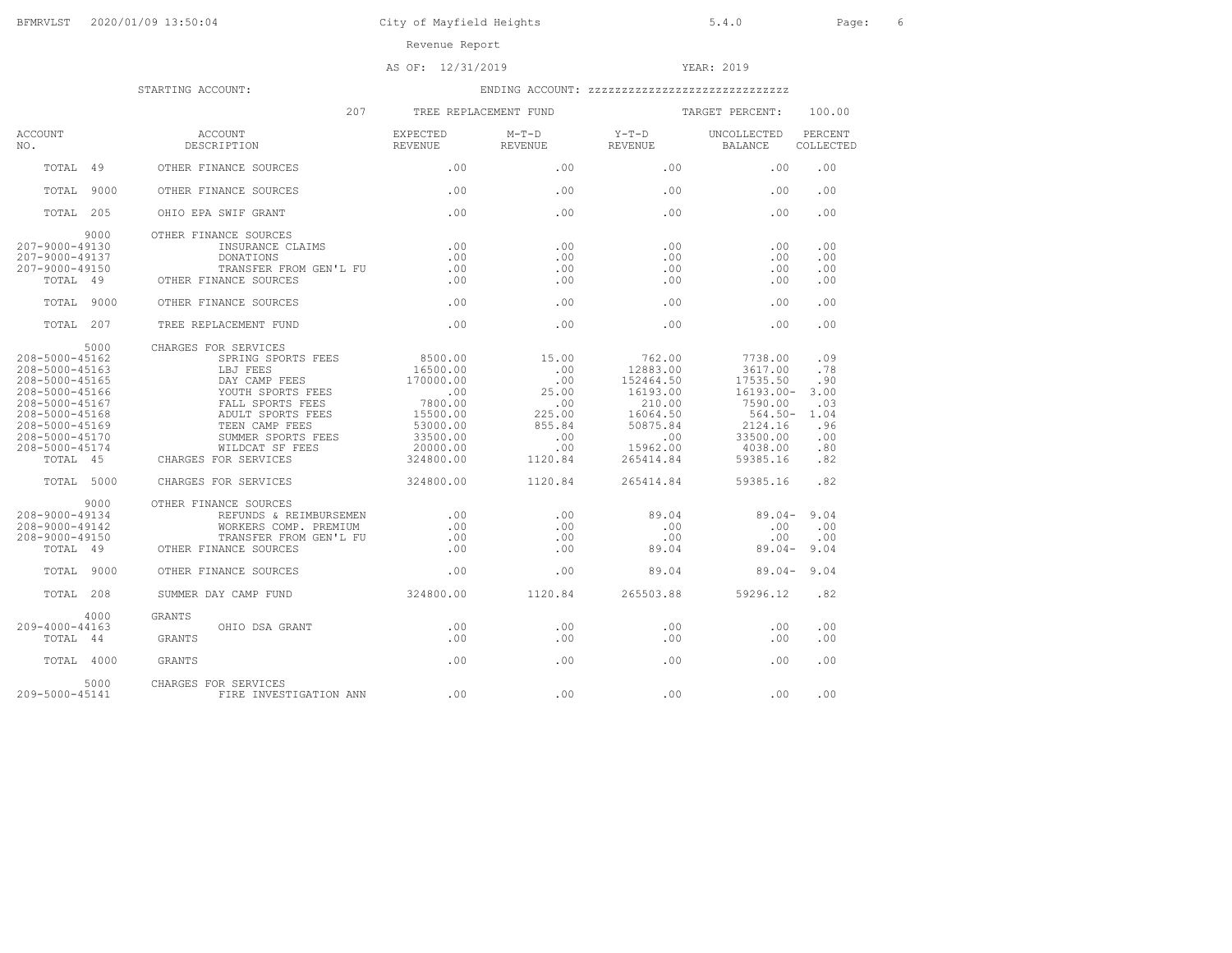# AS OF: 12/31/2019 YEAR: 2019

|                                                                              | 209                                                                                                                       |                                      | AIR TRUCK/TECH RESCUE FUND | TARGET PERCENT:                  |                                                    | 100.00                   |
|------------------------------------------------------------------------------|---------------------------------------------------------------------------------------------------------------------------|--------------------------------------|----------------------------|----------------------------------|----------------------------------------------------|--------------------------|
| ACCOUNT<br>NO.                                                               | ACCOUNT<br>DESCRIPTION                                                                                                    | EXPECTED<br>REVENUE                  | $M-T-D$<br><b>REVENUE</b>  | $Y-T-D$<br>REVENUE BALANCE       | UNCOLLECTED                                        | PERCENT<br>COLLECTED     |
| 209-5000-45142<br>209-5000-45143<br>209-5000-45149<br>TOTAL 45               | TRT SPECIAL ASSESSMENT<br>NON-MEMBER SERVICE FEE<br>AT/TRT ANNUAL FEE<br>CHARGES FOR SERVICES                             | .00<br>$\overline{00}$<br>.00<br>.00 | .00<br>.00<br>.00<br>.00   | .00<br>.00<br>.00<br>.00         | $.00 \,$<br>.00<br>.00<br>.00                      | .00<br>.00<br>.00<br>.00 |
| TOTAL 5000                                                                   | CHARGES FOR SERVICES                                                                                                      | .00                                  | .00                        | .00                              | .00                                                | .00                      |
| 8000<br>209-8000-48122<br>TOTAL 48                                           | OTHER REVENUE<br>MISCELLANEOUS REVENUE<br>OTHER REVENUE                                                                   | .00<br>.00                           | .00<br>.00                 | .00<br>.00                       | .00<br>.00                                         | .00<br>.00               |
| TOTAL 8000                                                                   | OTHER REVENUE                                                                                                             | .00                                  | .00                        | .00                              | .00                                                | .00                      |
| 9000<br>$209 - 9000 - 49134$<br>209-9000-49160<br>TOTAL 49                   | OTHER FINANCE SOURCES<br>REFUNDS & REIMBURSEMEN<br>ADVANCE REPAY. FUND 21<br>OTHER FINANCE SOURCES                        | .00<br>.00<br>.00                    | .00<br>.00<br>.00          | .00<br>.00<br>.00                | .00<br>.00<br>.00                                  | .00<br>.00<br>.00        |
| TOTAL 9000                                                                   | OTHER FINANCE SOURCES                                                                                                     | .00                                  | .00                        | .00                              | .00.                                               | .00                      |
| TOTAL 209                                                                    | AIR TRUCK/TECH RESCUE FUND                                                                                                | .00                                  | .00                        | .00                              | .00                                                | .00                      |
| 5000<br>210-5000-45142<br>210-5000-45143<br>$210 - 5000 - 45149$<br>TOTAL 45 | CHARGES FOR SERVICES<br>FIRE IVESTIG. SPECIAL<br>NON-MEMBER SERVICE FEE<br>ANNUAL MAINTENANCE FEE<br>CHARGES FOR SERVICES | .00<br>.00<br>5000.00<br>5000.00     | .00<br>.00.<br>.00.<br>.00 | .00<br>.00<br>6000.00<br>6000.00 | .00<br>.00<br>$1000.00 - 1.20$<br>$1000.00 - 1.20$ | .00<br>.00               |
| $210 - 5000 - 49134$<br>TOTAL 49                                             | REFUND & REIMBURSEMENT<br>OTHER FINANCE SOURCES                                                                           | $\sim$ 00<br>.00                     | .00.<br>.00                | .00.<br>.00                      | .00<br>.00                                         | .00<br>.00               |
| TOTAL 5000                                                                   | CHARGES FOR SERVICES                                                                                                      | 5000.00                              | .00                        | 6000.00                          | $1000.00 - 1.20$                                   |                          |
| 8000<br>$210 - 8000 - 48122$<br>TOTAL 48                                     | OTHER REVENUE<br>MISCELLANEOUS REVENUE<br>OTHER REVENUE                                                                   | .00<br>.00                           | .00.<br>.00                | .00<br>.00                       | .00<br>.00                                         | .00<br>.00               |
| TOTAL 8000                                                                   | OTHER REVENUE                                                                                                             | .00                                  | .00                        | .00                              | .00                                                | .00                      |
| 9000<br>210-9000-49134<br>210-9000-49160<br>TOTAL 49                         | OTHER FINANCE SOURCES<br>REFUNDS & REIMBURSEMEN<br>ADVANCE FROM FUND 209<br>OTHER FINANCE SOURCES                         | $\overline{00}$<br>.00<br>.00        | .00<br>.00<br>.00          | .00<br>.00<br>.00                | .00<br>.00<br>.00                                  | .00<br>.00<br>.00        |
| TOTAL 9000                                                                   | OTHER FINANCE SOURCES                                                                                                     | .00                                  | .00                        | .00                              | .00                                                | .00                      |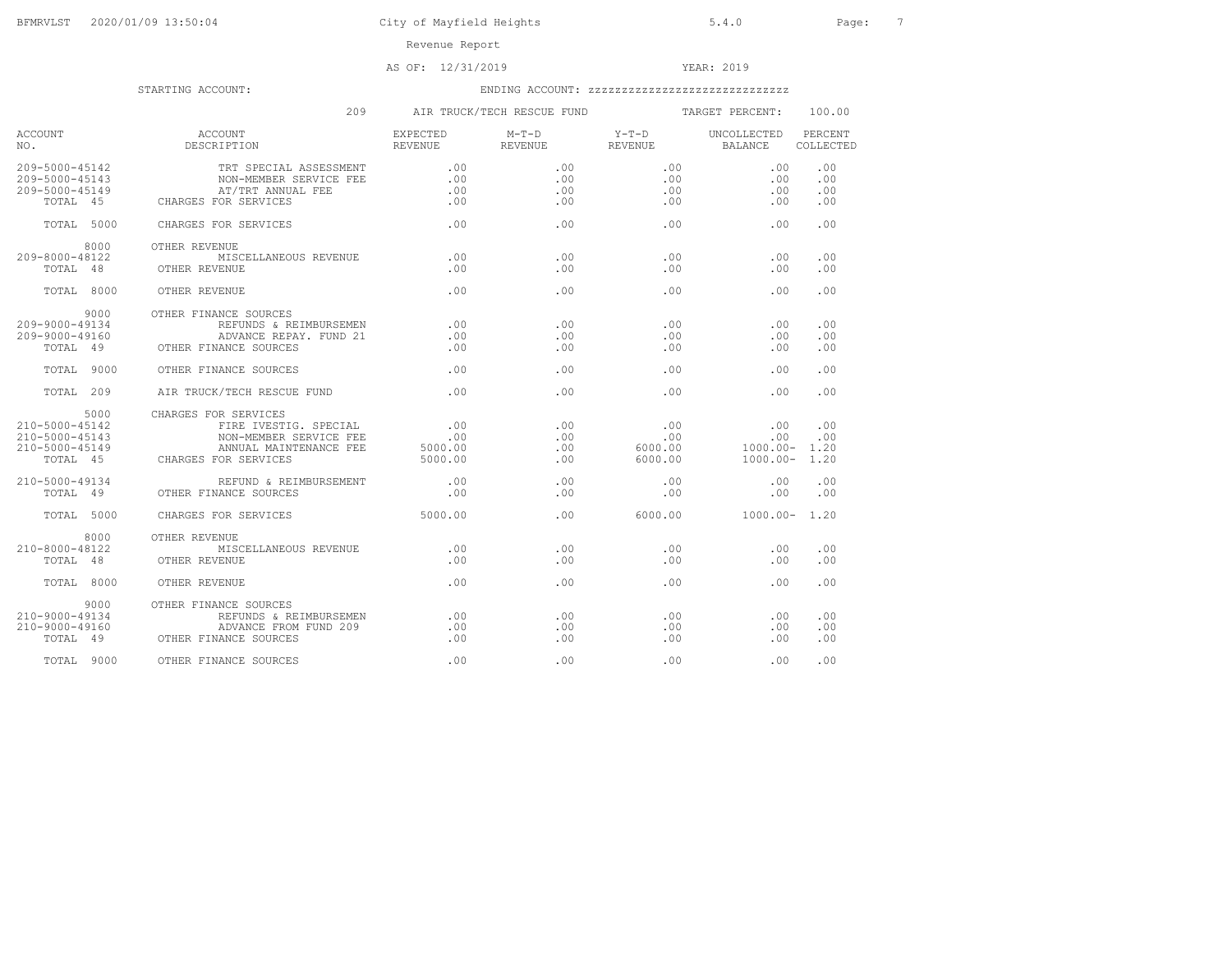# AS OF: 12/31/2019 YEAR: 2019

|                                                            | 211                                                                                                |                                 | UNDERGROUND STORAGE TANK FUND |                              | TARGET PERCENT:                         | 100.00               |
|------------------------------------------------------------|----------------------------------------------------------------------------------------------------|---------------------------------|-------------------------------|------------------------------|-----------------------------------------|----------------------|
| ACCOUNT<br>NO.                                             | ACCOUNT<br>DESCRIPTION                                                                             | EXPECTED<br>REVENUE             | $M-T-D$<br>REVENUE            | $Y-T-D$<br>REVENUE           | UNCOLLECTED<br>BALANCE                  | PERCENT<br>COLLECTED |
| TOTAL 210                                                  | FIRE INVESTIGATION UNIT                                                                            | 5000.00                         | .00                           | 6000.00                      | $1000.00 - 1.20$                        |                      |
| 9000<br>211-9000-49159<br>TOTAL 49                         | OTHER FINANCE SOURCES<br>TRANSFER FROM FUND 606<br>OTHER FINANCE SOURCES                           | .00<br>.00                      | .00.<br>.00                   | .00<br>.00                   | .00<br>.00                              | .00<br>.00           |
| TOTAL 9000                                                 | OTHER FINANCE SOURCES                                                                              | .00                             | .00                           | .00                          | .00                                     | .00                  |
| TOTAL 211                                                  | UNDERGROUND STORAGE TANK FUND                                                                      | .00                             | .00                           | .00                          | .00                                     | .00                  |
| 4000<br>212-4000-44139<br>TOTAL 44                         | GRANTS<br>JUV. DIVERSION PROG.<br><b>GRANTS</b>                                                    | 3600.00<br>3600.00              | 600.00<br>600.00              | 3000.00<br>3000.00           | 600.00<br>600.00                        | .83<br>.83           |
| TOTAL 4000                                                 | GRANTS                                                                                             | 3600.00                         | 600.00                        | 3000.00                      | 600.00                                  | .83                  |
| 6000<br>212-6000-46217<br>TOTAL 46                         | FINES. PERMITS AND LICENSE<br>JUV. DIVERSION FINES<br>FINES, PERMITS AND LICENSES                  | $\overline{00}$<br>.00          | .00<br>.00                    | .00<br>.00                   | .00<br>.00                              | .00<br>.00           |
| TOTAL 6000                                                 | FINES, PERMITS AND LICENSE                                                                         | .00                             | .00.                          | .00                          | .00                                     | .00                  |
| 8000<br>212-8000-48140<br>TOTAL 48                         | OTHER REVENUE<br>JUV. DIVERSION FEES<br>OTHER REVENUE                                              | .00<br>.00                      | .00<br>.00.                   | 300.00<br>300.00             | $300.00 -$<br>$300.00 -$                | .00<br>.00           |
| TOTAL 8000                                                 | OTHER REVENUE                                                                                      | .00                             | .00.                          | 300.00                       | $300.00 -$                              | .00                  |
| 9000<br>$212 - 9000 - 49134$<br>212-9000-49150<br>TOTAL 49 | OTHER FINANCE SOURCES<br>REFUNDS & REIMBURSEMEN<br>TRANSFER FROM GEN'L FU<br>OTHER FINANCE SOURCES | .00<br>.00<br>.00               | .00<br>.00<br>.00             | .00<br>.00<br>.00            | .00<br>.00<br>.00                       | .00<br>.00<br>.00    |
| TOTAL 9000                                                 | OTHER FINANCE SOURCES                                                                              | .00                             | .00                           | $.00 \,$                     | .00                                     | .00                  |
| TOTAL 212                                                  | JUVENILE DIVERSION PROGRAM                                                                         | 3600.00                         | 600.00                        | 3300.00                      | 300.00                                  | .92                  |
| 8000<br>$213 - 8000 - 48122$<br>213-8000-48126<br>TOTAL 48 | OTHER REVENUE<br>MISCELLANEOUS REVENUE<br>TICKET SALES<br>OTHER REVENUE                            | $\sim$ 00<br>5000.00<br>5000.00 | .00<br>.00<br>.00             | 400.00<br>6138.00<br>6538.00 | 400.00-<br>1138.00-<br>$1538.00 - 1.31$ | .00<br>1.23          |
| TOTAL 8000                                                 | OTHER REVENUE                                                                                      | 5000.00                         | .00.                          | 6538.00                      | $1538.00 - 1.31$                        |                      |
| 9000<br>$213 - 9000 - 49137$                               | OTHER FINANCE SOURCES<br>DONATIONS                                                                 | .00                             | .00                           | .00                          | .00                                     | .00                  |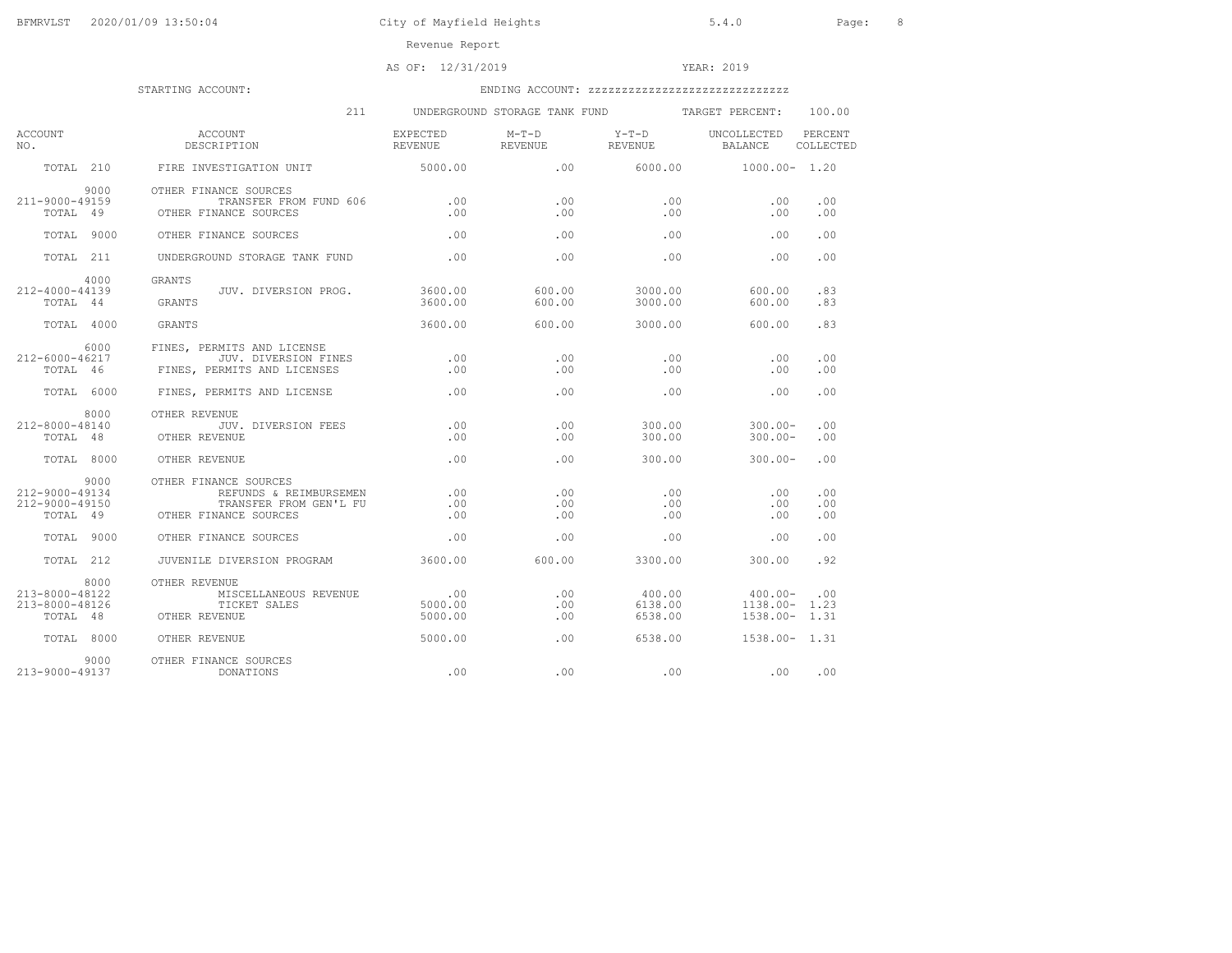AS OF: 12/31/2019 YEAR: 2019

|                                                            | 214                                                                                                | SANTA BREAKFAST                     |                                 |                             | TARGET PERCENT:                                     | 100.00             |
|------------------------------------------------------------|----------------------------------------------------------------------------------------------------|-------------------------------------|---------------------------------|-----------------------------|-----------------------------------------------------|--------------------|
| <b>ACCOUNT</b><br>NO.                                      | ACCOUNT                                                                                            | EXPECTED                            | $M-T-D$ $Y-T-D$                 |                             | UNCOLLECTED PERCENT<br>BALANCE                      | COLLECTED          |
|                                                            | TOTAL 49 OTHER FINANCE SOURCES                                                                     | $\sim$ 00                           | .00                             | .00                         | .00                                                 | .00                |
| TOTAL 9000                                                 | OTHER FINANCE SOURCES                                                                              | .00                                 | .00                             | .00                         | .00                                                 | .00                |
| TOTAL 213                                                  | PARKS & REC ACTIVITY                                                                               | 5000.00                             | .00                             | 6538.00                     | 1538.00- 1.31                                       |                    |
| 8000<br>214-8000-48122<br>214-8000-48126<br>TOTAL 48       | OTHER REVENUE<br>MISCELLANEOUS REVENUE<br>TICKET SALES<br>OTHER REVENUE                            | .00<br>.00<br>.00                   | 281.19<br>.00<br>281.19         | 281.19<br>927.00<br>1208.19 | 281.19- 1.19<br>$927.00 - 7.00$<br>$1208.19 - 8.19$ |                    |
| TOTAL 8000                                                 | OTHER REVENUE                                                                                      | .00                                 |                                 | 281.19 1208.19              | $1208.19 - 8.19$                                    |                    |
| 9000<br>214-9000-49150<br>214-9000-49152<br>TOTAL 49       | OTHER FINANCE SOURCES<br>TRANSFER FROM GEN'L FU<br>TRANS. FROM OTHR FUNDS<br>OTHER FINANCE SOURCES | .00<br>.00<br>.00                   | .00<br>.00<br>.00               | .00<br>.00<br>.00           | .00<br>.00<br>.00                                   | .00<br>.00<br>.00  |
| TOTAL 9000                                                 | OTHER FINANCE SOURCES                                                                              | .00                                 | .00                             | .00                         | .00                                                 | .00                |
| TOTAL 214                                                  | SANTA BREAKFAST                                                                                    | .00                                 | 281.19 1208.19                  |                             | $1208.19 - 8.19$                                    |                    |
| 8000<br>215-8000-48122<br>$215 - 8000 - 48126$<br>TOTAL 48 | OTHER REVENUE<br>MISCELLANEOUS REVENUE<br>TICKI<br>OTHER REVENUE<br>TICKET SALES                   | $\overline{00}$<br>800.00<br>800.00 | .00<br>.00<br>.00               | 598.33<br>805.00<br>1403.33 | $598.33 - 8.33$<br>$603.33 - 1.75$                  | $5.00 - 1.01$      |
| TOTAL 8000                                                 | OTHER REVENUE                                                                                      | 800.00                              | .00                             | 1403.33 603.33 - 1.75       |                                                     |                    |
| 9000<br>215-9000-49150<br>215-9000-49152<br>TOTAL 49       | OTHER FINANCE SOURCES<br>TRANSFER FROM GEN'L FU<br>TRANS. FROM OTHR FUNDS<br>OTHER FINANCE SOURCES | .00<br>.00<br>.00                   | .00<br>.00<br>.00               | .00<br>.00<br>.00           | .00<br>.00<br>.00                                   | .00<br>.00<br>.00  |
| TOTAL 9000                                                 | OTHER FINANCE SOURCES                                                                              | .00                                 | .00                             | .00                         | .00                                                 | .00                |
| TOTAL 215                                                  | BUNNY BREAKFAST                                                                                    | 800.00                              | .00                             | 1403.33                     | $603.33 - 1.75$                                     |                    |
| 8000<br>217-8000-48122<br>$217 - 8000 - 48126$<br>TOTAL 48 | OTHER REVENUE<br>MISCELLANEOUS REVENUE<br>TICKET SALES<br>OTHER REVENUE                            | .00<br>800.00<br>800.00             | .00<br>$490.00 -$<br>$490.00 -$ | 106.10<br>287.00<br>393.10  | $106.10 -$<br>513.00<br>406.90                      | 6.10<br>.36<br>.49 |
| TOTAL 8000                                                 | OTHER REVENUE                                                                                      | 800.00                              | $490.00 -$                      | 393.10                      | 406.90                                              | .49                |
| 9000<br>217-9000-49150                                     | OTHER FINANCE SOURCES<br>TRANSFER FROM GEN'L FU                                                    | $\sim$ 00                           | .00                             | .00                         | $\sim$ 00                                           | .00                |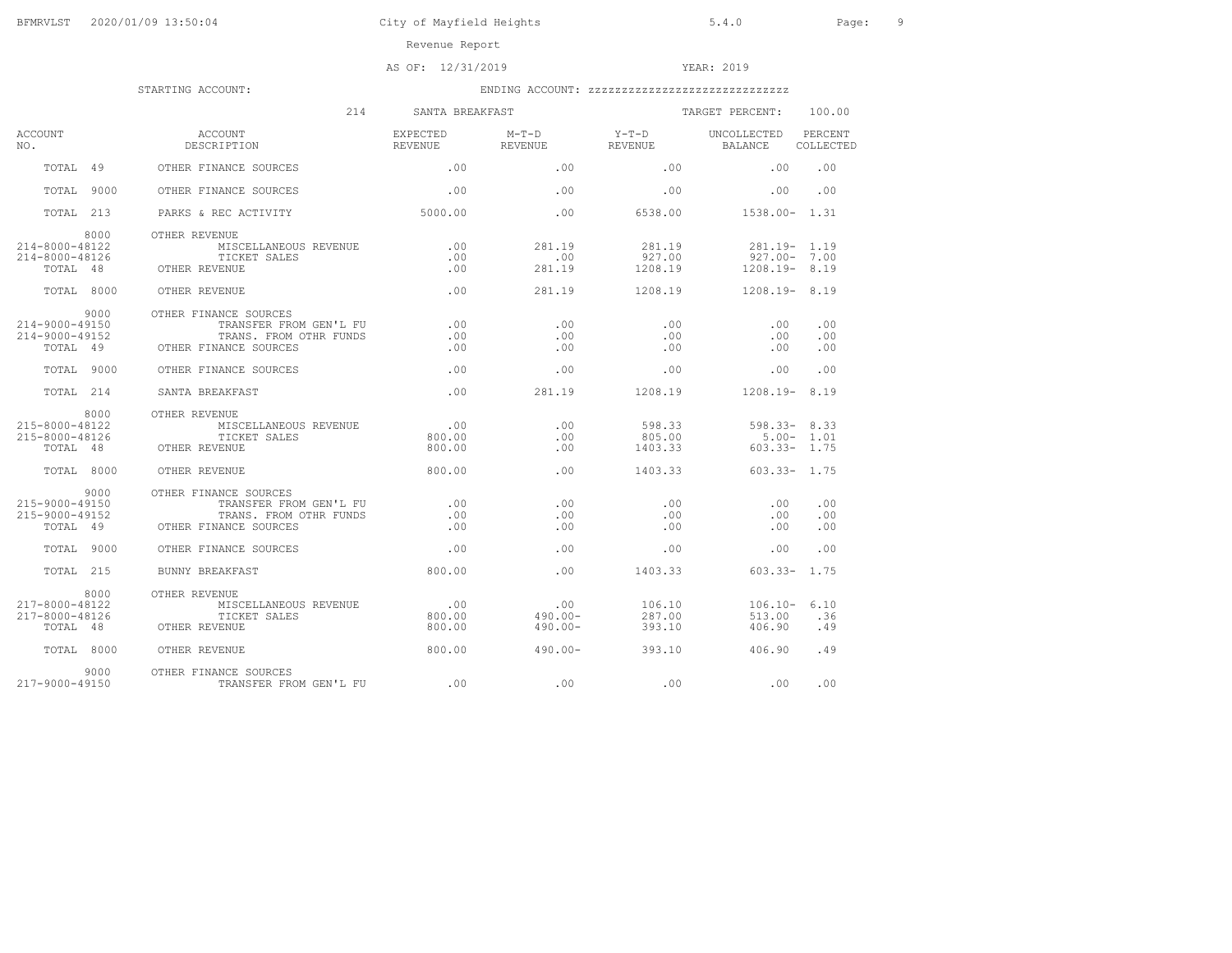# AS OF: 12/31/2019 YEAR: 2019

|                                                                                                | 217                                                                                                                                                               | HALLOWEEN BASH                  |                                         |                                                  | TARGET PERCENT:                                          | 100.00                    |
|------------------------------------------------------------------------------------------------|-------------------------------------------------------------------------------------------------------------------------------------------------------------------|---------------------------------|-----------------------------------------|--------------------------------------------------|----------------------------------------------------------|---------------------------|
| ACCOUNT<br>NO.                                                                                 | ACCOUNT<br>DESCRIPTION                                                                                                                                            | EXPECTED<br>REVENUE             | $M-T-D$ $Y-T-D$<br><b>REVENUE</b>       | <b>REVENUE</b>                                   | UNCOLLECTED<br><b>BALANCE</b>                            | PERCENT<br>COLLECTED      |
| 217-9000-49152                                                                                 | TRANS. FROM OTHR FUNDS .00<br>-9000-49152 TRANS. FROM C<br>TOTAL 49 OTHER FINANCE SOURCES                                                                         | .00                             | .00<br>.00                              | .00<br>.00                                       | .00<br>.00                                               | .00<br>.00                |
| TOTAL 9000                                                                                     | OTHER FINANCE SOURCES                                                                                                                                             | .00                             | .00                                     | .00                                              | .00                                                      | .00                       |
| TOTAL 217                                                                                      | HALLOWEEN BASH                                                                                                                                                    | 800.00                          | $490.00 - 393.10$ $406.90$              |                                                  |                                                          | .49                       |
| 8000<br>219-8000-48122<br>219-8000-48126<br>TOTAL 48                                           | OTHER REVENUE<br>MISCELLANEOUS REVENUE<br>TICKE<br>OTHER REVENUE<br>TICKET SALES                                                                                  | .00<br>2000.00<br>2000.00       | .00<br>490.00<br>490.00                 | 400.00<br>1680.00<br>2080.00                     | $400.00 -$<br>320.00<br>$80.00 - 1.04$                   | .00<br>.84                |
| TOTAL 8000                                                                                     | OTHER REVENUE                                                                                                                                                     | 2000.00                         | 490.00                                  |                                                  | 2080.00 80.00 - 1.04                                     |                           |
| 9000<br>219-9000-49152<br>TOTAL 49                                                             | OTHER FINANCE SOURCES<br>TRANS. FROM OTHR FUNDS<br>OTHER FINANCE SOURCES                                                                                          | $\sim$ 00<br>.00                | .00<br>.00                              | .00<br>.00                                       | .00<br>.00                                               | .00<br>.00                |
| TOTAL 9000                                                                                     | OTHER FINANCE SOURCES                                                                                                                                             | 00 <sup>1</sup>                 | .00                                     | $.00 -$                                          | .00                                                      | .00                       |
| TOTAL 219                                                                                      | PANCAKE BREAKFAST                                                                                                                                                 | 2000.00                         | 490.00                                  | 2080.00                                          |                                                          | $80.00 - 1.04$            |
| 6000<br>220-6000-46118<br>TOTAL 46                                                             | FINES, PERMITS AND LICENSE<br>FINES - DRUG<br>FINES, PERMITS AND LICENSES                                                                                         | .00<br>.00                      | .00<br>.00                              | .00<br>.00                                       | .00<br>.00                                               | .00<br>.00                |
| TOTAL 6000                                                                                     | FINES, PERMITS AND LICENSE                                                                                                                                        | .00                             | .00                                     | .00                                              | .00                                                      | .00                       |
| 9000<br>$220 - 9000 - 49131$<br>220-9000-49134<br>220-9000-49138<br>220-9000-49160<br>TOTAL 49 | OTHER FINANCE SOURCES<br>IMMOBILIZATION FEES<br>REFUNDS & REIMBURSEMEN<br>CONFISCATED PROPERTY<br>ADVANCE FROM<br>OTHER FINANCE SOURCES<br>ADVANCE FROM GEN'L FUN | .00<br>.00<br>.00<br>.00<br>.00 | .00<br>.00<br>1207.77<br>.00<br>1207.77 | 100.00<br>$\sim$ 00<br>3783.06<br>.00<br>3883.06 | $100.00 -$<br>.00<br>$3783.06 - 3.06$<br>.00<br>3883.06- | .00<br>.00<br>.00<br>3.06 |
| TOTAL 9000                                                                                     | OTHER FINANCE SOURCES                                                                                                                                             | .00                             | 1207.77                                 | 3883.06                                          | 3883.06- 3.06                                            |                           |
| TOTAL 220                                                                                      | LAW ENFORCE. TRUST-STATE                                                                                                                                          | .00                             | 1207.77                                 |                                                  | 3883.06 3883.06-3.06                                     |                           |
| 1000<br>$221 - 1000 - 41101$<br>221-1000-41104<br>TOTAL 41                                     | LOCAL TAXES<br>REAL & UTILITY PROPERT 153326.00<br>TANGIBLE PERSONAL PROP<br>LOCAL TAXES                                                                          | $\sim$ 00<br>153326.00          | 43057.74<br>$\sim$ 00<br>43057.74       | 157710.52<br>.00                                 | $4384.52 - 1.03$<br>.00<br>157710.52 4384.52-1.03        | 00                        |
| TOTAL 1000                                                                                     | LOCAL TAXES                                                                                                                                                       | 153326.00                       | 43057.74 157710.52                      |                                                  | 4384.52- 1.03                                            |                           |
| 2000<br>$221 - 2000 - 42101$                                                                   | SHARED TAXES - STATE<br>NON BUSINESS CREDIT 8000.00                                                                                                               |                                 |                                         | $100$ 4596.21 3403.79                            |                                                          | .57                       |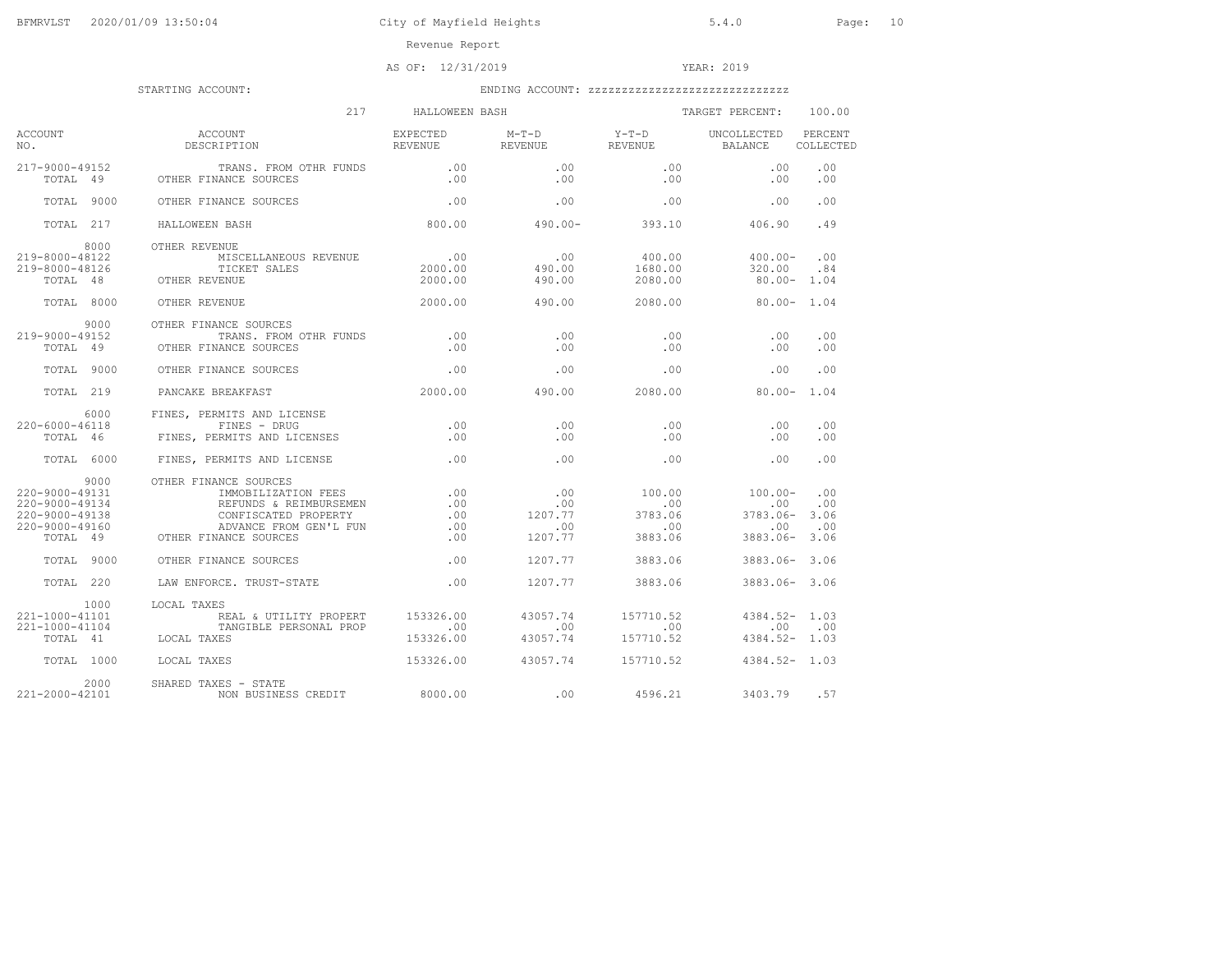# AS OF: 12/31/2019 YEAR: 2019

|                                                                                                                  | 221                                                                                                                                                              | POLICE PENSION FUND                                           |                                         |                                                        | TARGET PERCENT:                                                 | 100.00                           |
|------------------------------------------------------------------------------------------------------------------|------------------------------------------------------------------------------------------------------------------------------------------------------------------|---------------------------------------------------------------|-----------------------------------------|--------------------------------------------------------|-----------------------------------------------------------------|----------------------------------|
| ACCOUNT<br>NO.                                                                                                   | <b>ACCOUNT</b><br>ACCOUNT<br>DESCRIPTION                                                                                                                         | EXPECTED<br>REVENUE                                           | REVENUE                                 | M-T-D Y-T-D UNCOLLECTED<br><b>REVENUE</b>              | BALANCE                                                         | PERCENT<br>COLLECTED             |
| 221-2000-42102<br>221-2000-42103<br>221-2000-42105<br>221-2000-42138<br>TOTAL 42                                 | OWNER OCCUPIED CREDIT<br>HOMESTEAD REIMBURSEMEN 3300.00<br>EXEMPT TANG. PROP. REI<br>C.A.T. REIMBURSEMENT<br>SHARED TAXES                                        | 1700.00<br>.00<br>$\sim$ 00<br>13000.00                       | .00<br>.00<br>.00<br>.00<br>.00         | 947.02<br>8910.64<br>.00<br>.00<br>14453.87            | 752.98<br>$5610.64 - 2.70$<br>.00<br>.00<br>1453.87- 1.11       | .56<br>00<br>.00                 |
| TOTAL 2000                                                                                                       | SHARED TAXES - STATE                                                                                                                                             | 13000.00                                                      | .00.                                    |                                                        | 14453.87 1453.87- 1.11                                          |                                  |
| 9000<br>221-9000-49134<br>TOTAL 49                                                                               | OTHER FINANCE SOURCES<br>TAX ADVANCE REFUND .00<br>OTHER FINANCE SOURCES                                                                                         | .00                                                           | .00<br>.00                              | .00<br>.00                                             | .00<br>.00                                                      | .00<br>.00                       |
| TOTAL 9000                                                                                                       | OTHER FINANCE SOURCES                                                                                                                                            | .00                                                           | .00                                     | .00                                                    | .00                                                             | .00                              |
| TOTAL 221                                                                                                        | POLICE PENSION FUND 166326.00 43057.74 172164.39 5838.39 5838.39 1.04                                                                                            |                                                               |                                         |                                                        |                                                                 |                                  |
| 1000<br>$222 - 1000 - 41101$<br>222-1000-41104<br>TOTAL 41                                                       | LOCAL TAXES<br>REAL & UTILITY PROPERT 153326.00<br>TANGIBLE PERSONAL PROP<br>LOCAL TAXES                                                                         | $\sim$ 00<br>153326.00                                        | 43057.74<br>.00<br>43057.74             | 157710.54<br>.00<br>157710.54                          | $4384.54 - 1.03$<br>.00<br>$4384.54 - 1.03$                     | .00                              |
| TOTAL 1000                                                                                                       | LOCAL TAXES                                                                                                                                                      | 153326.00                                                     | 43057.74                                | 157710.54                                              | $4.384.54 - 1.03$                                               |                                  |
| 2000<br>$222 - 2000 - 42101$<br>222-2000-42102<br>222-2000-42103<br>222-2000-42105<br>222-2000-42138<br>TOTAL 42 | SHARED TAXES - STATE<br>NON BUSINESS CREDIT<br>OWNER OCCUPIED CREDIT<br>HOMESTEAD REIMBURSEMEN<br>EXEMPT. TANG. PROP. RE<br>C.A.T. REIMBURSEMENT<br>SHARED TAXES | 8000.00<br>1700.00<br>3300.00<br>$\sim$ 00<br>.00<br>13000.00 | .00.<br>.00<br>.00<br>.00<br>.00<br>.00 | 4596.21<br>947.02<br>8910.65<br>.00<br>.00<br>14453.88 | 3403.79<br>752.98<br>5610.65-<br>.00<br>.00<br>$1453.88 - 1.11$ | .57<br>.56<br>2.70<br>.00<br>.00 |
| TOTAL 2000                                                                                                       | SHARED TAXES - STATE                                                                                                                                             | 13000.00                                                      | .00.                                    | 14453.88                                               | 1453.88- 1.11                                                   |                                  |
| 9000<br>222-9000-49134<br>TOTAL 49                                                                               | OTHER FINANCE SOURCES<br>TAX ADVANCE REFUND<br>OTHER FINANCE SOURCES                                                                                             | $\overline{0}$ .<br>.00                                       | .00<br>.00                              | .00<br>.00                                             | .00<br>.00                                                      | .00<br>.00                       |
| TOTAL 9000                                                                                                       | OTHER FINANCE SOURCES                                                                                                                                            | .00                                                           | .00                                     | .00                                                    | .00                                                             | .00                              |
| TOTAL 222                                                                                                        | 166326.00<br>FIRE PENSION FUND                                                                                                                                   |                                                               | 43057.74                                |                                                        | 172164.42 5838.42- 1.04                                         |                                  |
| 9000<br>$223 - 9000 - 49137$<br>$223 - 9000 - 49138$<br>TOTAL 49                                                 | OTHER FINANCE SOURCES<br>DONATIONS<br>CONFISCATED PROPERTY<br>OTHER FINANCE SOURCES                                                                              | .00<br>.00<br>.00                                             | .00<br>.00<br>.00                       | .00<br>.00<br>.00                                      | .00<br>.00<br>.00                                               | .00<br>.00<br>.00                |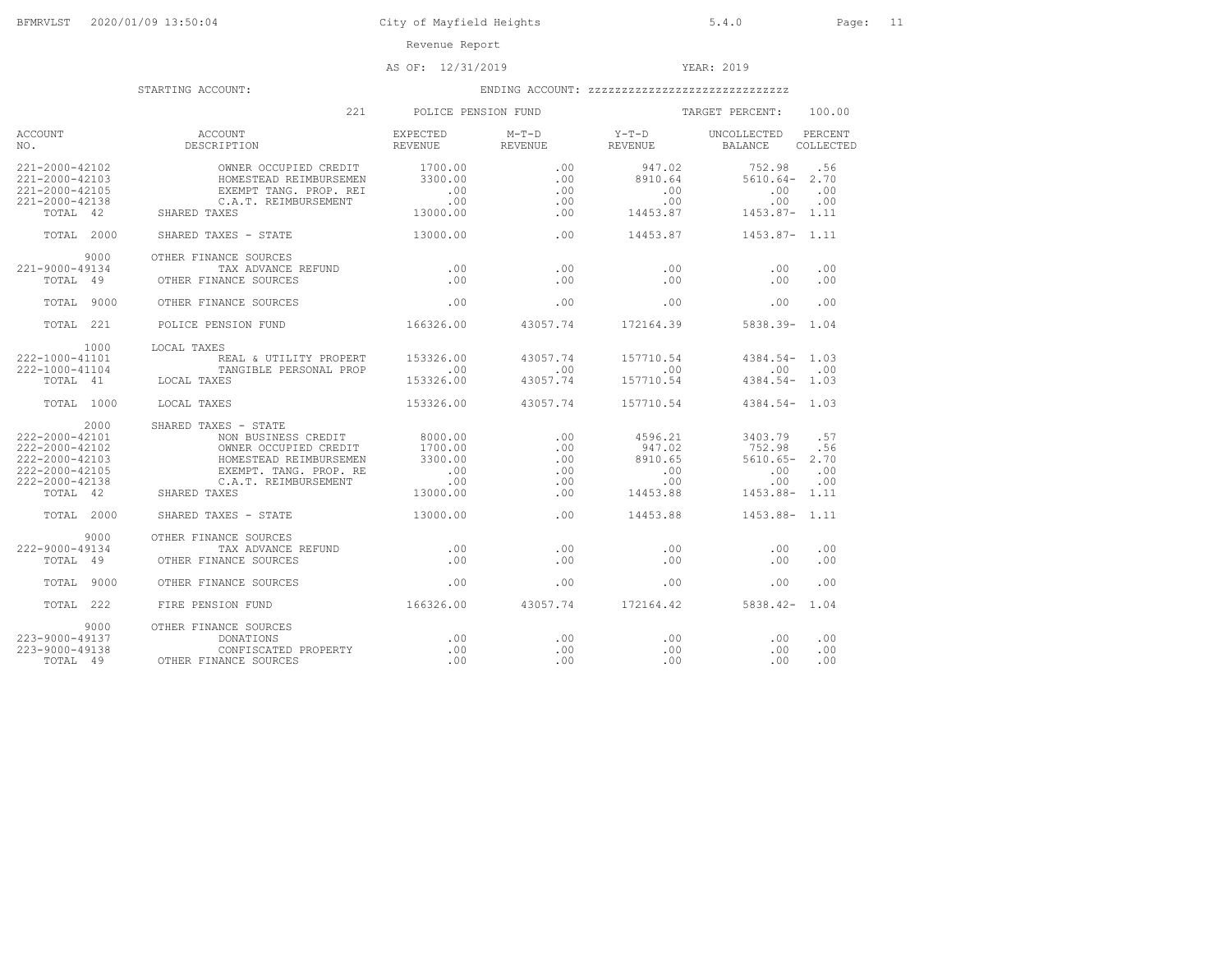# AS OF: 12/31/2019 YEAR: 2019

|                                                                        | 224                                                                                                                                               |                                                                                                                                                                                                                                                                                      | LAW ENFORCE. TRUST-FEDERAL |                                              | TARGET PERCENT:          | 100.00                   |
|------------------------------------------------------------------------|---------------------------------------------------------------------------------------------------------------------------------------------------|--------------------------------------------------------------------------------------------------------------------------------------------------------------------------------------------------------------------------------------------------------------------------------------|----------------------------|----------------------------------------------|--------------------------|--------------------------|
| <b>ACCOUNT</b><br>NO.                                                  | ACCOUNT                                                                                                                                           | <b>EXPECTED</b>                                                                                                                                                                                                                                                                      | M-T-D Y-T-D UNCOLLECTED    |                                              |                          | PERCENT<br>COLLECTED     |
| TOTAL 9000                                                             | OTHER FINANCE SOURCES                                                                                                                             | $\sim$ 00 $\sim$ 00 $\sim$ 00 $\sim$ 00 $\sim$ 00 $\sim$ 00 $\sim$ 00 $\sim$ 00 $\sim$ 00 $\sim$ 00 $\sim$ 00 $\sim$ 00 $\sim$ 00 $\sim$ 00 $\sim$ 00 $\sim$ 00 $\sim$ 00 $\sim$ 00 $\sim$ 00 $\sim$ 00 $\sim$ 00 $\sim$ 00 $\sim$ 00 $\sim$ 00 $\sim$ 00 $\sim$ 00 $\sim$ 00 $\sim$ |                            | $\, .00 \qquad \qquad .00 \qquad \qquad .00$ |                          | .00                      |
| TOTAL 223                                                              | D.A.R.E. TRUST FUND                                                                                                                               | .00                                                                                                                                                                                                                                                                                  | .00                        | .00                                          | .00                      | .00                      |
| 9000<br>224-9000-49133<br>224-9000-49134<br>224-9000-49138<br>TOTAL 49 | OTHER FINANCE SOURCES<br>SALE OF ASSETS<br>REFUNDS & REIMBURSEMEN<br>CONFISCATED PROPERTY<br>OTHER FINANCE SOURCES                                | .00<br>.00<br>.00<br>.00                                                                                                                                                                                                                                                             | .00<br>.00<br>.00<br>.00   | .00<br>.00<br>.00<br>.00                     | .00<br>.00<br>.00<br>.00 | .00<br>.00<br>.00<br>.00 |
| TOTAL 9000                                                             | OTHER FINANCE SOURCES                                                                                                                             | $\sim$ 0.0                                                                                                                                                                                                                                                                           | .00                        | .00                                          | .00                      | .00                      |
| TOTAL 224                                                              | LAW ENFORCE. TRUST-FEDERAL .00                                                                                                                    |                                                                                                                                                                                                                                                                                      | $\sim$ 00                  | .00                                          | .00                      | .00                      |
| 3000<br>225-3000-43101                                                 | SPECIAL ASSESSMENTS<br>SPECIAL ASSESS. ST. LI 1000.00<br>TOTAL 43 SPECIAL ASSESSMENTS                                                             | 1000.00                                                                                                                                                                                                                                                                              | .00<br>.00                 | .00<br>.00                                   | 1000.00<br>1000.00       | .00<br>.00               |
| TOTAL 3000                                                             | SPECIAL ASSESSMENTS                                                                                                                               | 1000.00                                                                                                                                                                                                                                                                              | .00                        | .00                                          | 1000.00                  | .00                      |
| 9000<br>225-9000-49150<br>225-9000-49151                               | OTHER FINANCE SOURCES<br>TRANSFER FROM GEN'L FU 275000.00<br>-9000-49151 TRANS FROM S<br>TOTAL 49 OTHER FINANCE SOURCES<br>TRANS FROM S.A. BOND R | 00.<br>275000.00 R                                                                                                                                                                                                                                                                   | .00<br>.00<br>.00          | 275000.00<br>$\sim$ 00<br>275000.00          | $\sim$ 00<br>.00<br>.00  | 1.00<br>.00<br>1.00      |
| TOTAL 9000                                                             | OTHER FINANCE SOURCES                                                                                                                             | 275000.00                                                                                                                                                                                                                                                                            | .00                        | 275000.00                                    | .00                      | 1.00                     |
| TOTAL 225                                                              | STREET LIGHT S.A. 276000.00                                                                                                                       |                                                                                                                                                                                                                                                                                      | .00                        |                                              | 275000.00 1000.00        | 1.00                     |
| 5000<br>231-5000-45155<br>TOTAL 45                                     | CHARGES FOR SERVICES<br>HOME HERO BANNERS<br>CHARGES FOR SERVICES                                                                                 | $\overline{0}$ .<br>$\sim$ 00                                                                                                                                                                                                                                                        | .00<br>.00                 | 8150.00<br>8150.00                           | 8150.00-<br>8150.00-     | .00<br>.00               |
| TOTAL 5000                                                             | CHARGES FOR SERVICES                                                                                                                              |                                                                                                                                                                                                                                                                                      | .00                        | 8150.00 8150.00-                             |                          | .00                      |
| 8000<br>231-8000-48122                                                 | OTHER REVENUE<br>MISC. REVENUE<br>TOTAL 48 OTHER REVENUE                                                                                          | .00<br>.00                                                                                                                                                                                                                                                                           | .00<br>.00                 | $\boldsymbol{\mathsf{.00}}$<br>.00           | .00<br>.00               | .00<br>.00               |
| TOTAL 8000                                                             | OTHER REVENUE                                                                                                                                     | .00                                                                                                                                                                                                                                                                                  | .00                        | .00                                          | .00                      | .00                      |
| 9000<br>231-9000-49137<br>TOTAL 49                                     | OTHER FINANCE SOURCES<br>DONATIONS<br>OTHER FINANCE SOURCES                                                                                       | .00<br>.00                                                                                                                                                                                                                                                                           | .00<br>.00                 | .00<br>.00                                   | $\sim$ 00<br>.00         | .00<br>.00               |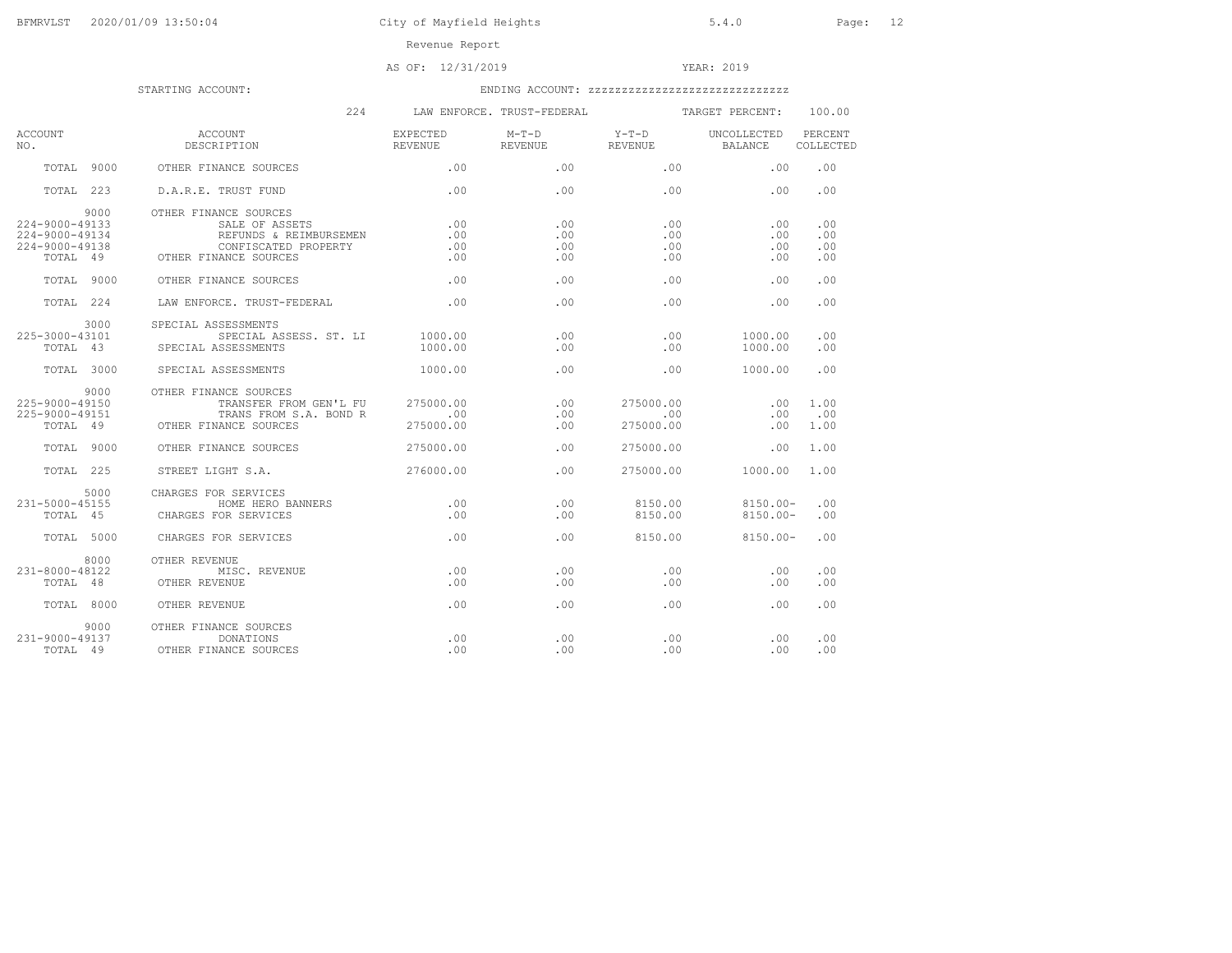# AS OF: 12/31/2019 YEAR: 2019

|                                                                                                                                                                                    | 301                                                                                                                                                                                                                                                                                                      |                                                                    | GENERAL BOND RETIREMENT FUND                                       |                                                                                   | TARGET PERCENT:                                                                                 | 100.00                                                        |
|------------------------------------------------------------------------------------------------------------------------------------------------------------------------------------|----------------------------------------------------------------------------------------------------------------------------------------------------------------------------------------------------------------------------------------------------------------------------------------------------------|--------------------------------------------------------------------|--------------------------------------------------------------------|-----------------------------------------------------------------------------------|-------------------------------------------------------------------------------------------------|---------------------------------------------------------------|
| ACCOUNT<br>NO.                                                                                                                                                                     | ACCOUNT<br>DESCRIPTION                                                                                                                                                                                                                                                                                   | EXPECTED<br>REVENUE REVENUE                                        | $M-T-D$                                                            | Y-T-D UNCOLLECTED<br><b>REVENUE</b>                                               | <b>BALANCE</b>                                                                                  | PERCENT<br>COLLECTED                                          |
| TOTAL 9000                                                                                                                                                                         | OTHER FINANCE SOURCES                                                                                                                                                                                                                                                                                    | .00                                                                | .00                                                                | .00                                                                               | .00                                                                                             | .00                                                           |
| TOTAL 231                                                                                                                                                                          | HOMETOWN HEROES                                                                                                                                                                                                                                                                                          | .00                                                                |                                                                    |                                                                                   | $.00 8150.00 8150.00-$                                                                          | .00                                                           |
| 1000<br>301-1000-41101<br>$301 - 1000 - 41104$<br>TOTAL 41                                                                                                                         | LOCAL TAXES<br>REAL & UTILITY PROPERT 521156.00<br>TANGIBLE PERSONAL PROP<br>LOCAL TAXES                                                                                                                                                                                                                 | $\sim$ 00<br>521156.00                                             | 135583.80<br>.00<br>135583.80                                      | 496790.87<br>.00<br>496790.87                                                     | 24365.13<br>.00<br>24365.13                                                                     | .95<br>.00<br>.95                                             |
| TOTAL 1000                                                                                                                                                                         | LOCAL TAXES                                                                                                                                                                                                                                                                                              | 521156.00                                                          | 135583.80                                                          | 496790.87                                                                         | 24365.13                                                                                        | .95                                                           |
| 2000<br>301-2000-42101<br>$301 - 2000 - 42102$<br>301-2000-42103<br>301-2000-42105<br>301-2000-42138<br>TOTAL 42                                                                   | SHARED TAXES - STATE<br>10% ROLLBACK REIMBURSE<br>2.5% ROLLBACK REIMBURS<br>HOMESTEAD REIMBURSEMEN<br>EXEMPT TANG. PROP. REI<br>EXEMPT IANG.<br>C.A.T. REIMBURSEMENT<br>SHARED TAXES                                                                                                                     | .00<br>.00<br>.00<br>.00<br>.00<br>.00                             | .00<br>.00<br>.00<br>.00<br>.00<br>.00                             | 14476.76<br>2982.82<br>28066.96<br>.00<br>.00<br>45526.54                         | 14476.76-<br>2982.82-<br>28066.96- 6.96<br>.00<br>.00<br>$45526.54 - 6.54$                      | 6.76<br>2.82<br>.00<br>.00                                    |
| TOTAL 2000                                                                                                                                                                         | SHARED TAXES - STATE                                                                                                                                                                                                                                                                                     | .00                                                                | .00                                                                | 45526.54                                                                          | $45526.54 - 6.54$                                                                               |                                                               |
| 7000<br>301-7000-47190<br>301-7000-47191<br>TOTAL 47<br>TOTAL 7000                                                                                                                 | INVESTMENT EARNINGS<br>INTEREST EARNINGS<br>ACCRUED INT<br>INVESTMENT EARNINGS<br>ACCRUED INTEREST-BOND<br>INVESTMENT EARNINGS                                                                                                                                                                           | .00<br>.00<br>.00<br>.00                                           | .00<br>.00<br>.00<br>.00                                           | 8151.11<br>.00<br>8151.11<br>8151.11                                              | $8151.11 - 1.11$<br>.00<br>$8151.11 - 1.11$<br>$8151.11 - 1.11$                                 | .00                                                           |
| 9000<br>301-9000-49121<br>301-9000-49122<br>301-9000-49134<br>301-9000-49139<br>301-9000-49150<br>301-9000-49151<br>301-9000-49152<br>301-9000-49160<br>TOTAL 49<br>9000<br>TOTAL. | OTHER FINANCE SOURCES<br>PROCEEDS OF NOTE SALE<br>PROCEEDS OF NOTE SALE<br>PROCEEDS OF BOND SALE<br>REFUNDS & REIMBURSEMEN<br>PREMIUM-NOTE SALE<br>TRANSFER FROM GEN'L FU<br>TRANS, FROM S.A. BOND<br>TRANS. FROM ROAD IMPRO<br>ADVANCE FROM GENERAL F<br>OTHER FINANCE SOURCES<br>OTHER FINANCE SOURCES | .00<br>.00<br>.00<br>.00<br>.00<br>.00<br>.00<br>.00<br>.00<br>.00 | .00<br>.00<br>.00<br>.00<br>.00<br>.00<br>.00<br>.00<br>.00<br>.00 | .00<br>.00<br>.00<br>22507.00<br>.00<br>.00<br>.00<br>.00<br>22507.00<br>22507.00 | .00<br>.00<br>.00<br>$22507.00 -$<br>.00<br>.00<br>.00<br>.00<br>$22507.00 -$<br>22507.00- 7.00 | .00<br>.00<br>.00<br>7.00<br>.00<br>.00<br>.00<br>.00<br>7.00 |
| TOTAL 301                                                                                                                                                                          | GENERAL BOND RETIREMENT FUND 521156.00                                                                                                                                                                                                                                                                   |                                                                    | 135583.80                                                          | 572975.52                                                                         | $51819.52 - 1.10$                                                                               |                                                               |
| 2000<br>401-2000-42132                                                                                                                                                             | SHARED TAXES - STATE<br>ESTATE TAX                                                                                                                                                                                                                                                                       | .00                                                                | .00                                                                | .00                                                                               | .00                                                                                             | .00                                                           |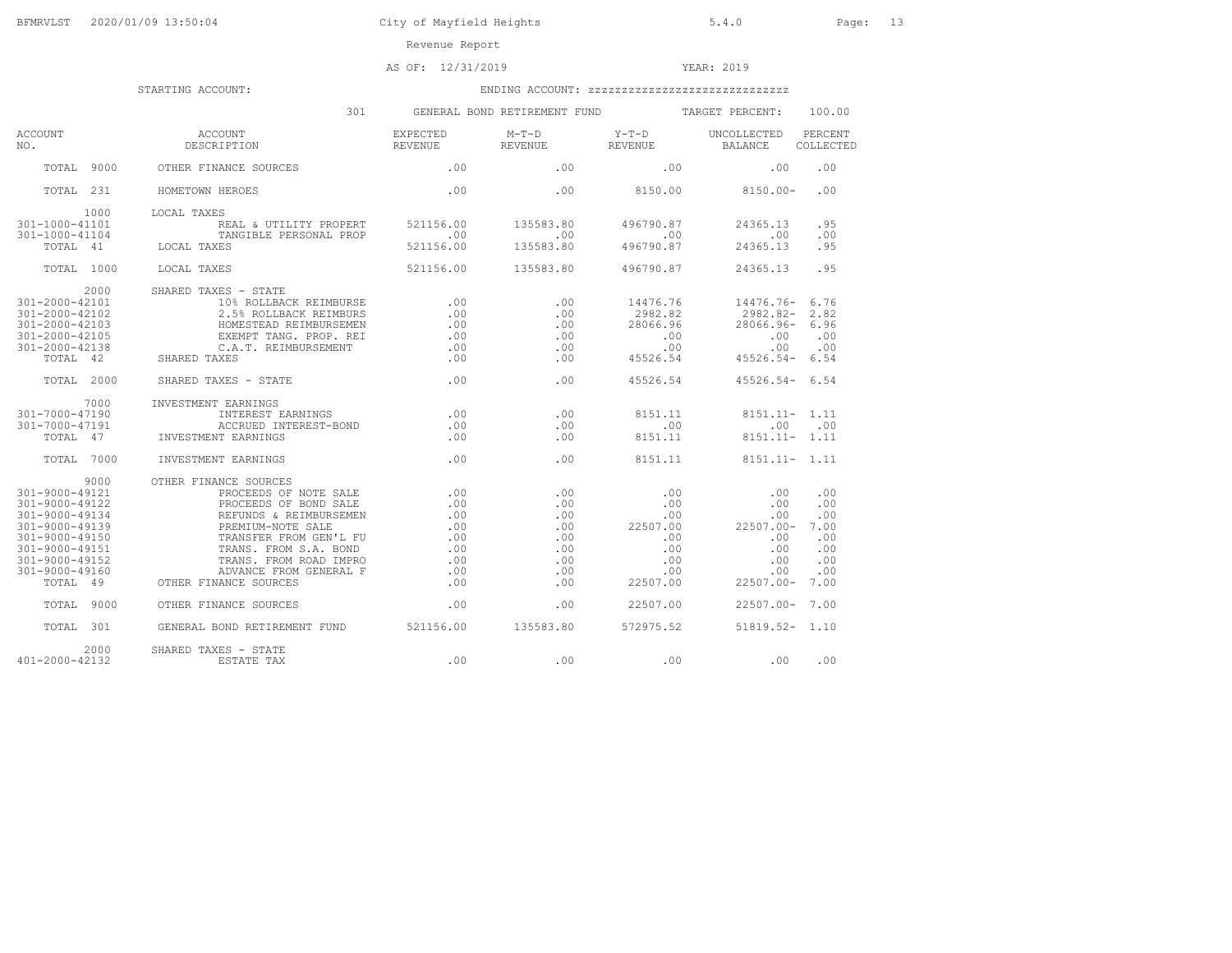# AS OF: 12/31/2019 YEAR: 2019

|                                                                                                                                    | 401                                                                                                                                                                                             |                                                           | EQUIPMENT REPLACEMENT FUND                     |                                                                  | TARGET PERCENT:                                              | 100.00                                        |
|------------------------------------------------------------------------------------------------------------------------------------|-------------------------------------------------------------------------------------------------------------------------------------------------------------------------------------------------|-----------------------------------------------------------|------------------------------------------------|------------------------------------------------------------------|--------------------------------------------------------------|-----------------------------------------------|
| ACCOUNT<br>NO.                                                                                                                     | ACCOUNT<br>DESCRIPTION                                                                                                                                                                          | EXPECTED<br>REVENUE                                       | $M-T-D$<br>REVENUE                             | $Y-T-D$<br>REVENUE                                               | UNCOLLECTED<br>BALANCE                                       | PERCENT<br>COLLECTED                          |
| TOTAL 42                                                                                                                           | SHARED TAXES                                                                                                                                                                                    | .00.                                                      | .00                                            | .00.                                                             | .00.                                                         | .00                                           |
| TOTAL 2000                                                                                                                         | SHARED TAXES - STATE                                                                                                                                                                            | .00                                                       | .00.                                           | .00.                                                             | .00.                                                         | .00                                           |
| 4000                                                                                                                               | GRANTS                                                                                                                                                                                          |                                                           |                                                |                                                                  |                                                              |                                               |
| 401-4000-44144<br>TOTAL 44                                                                                                         | SENIOR TRANSPORTATION<br>GRANTS                                                                                                                                                                 | .00<br>.00                                                | .00<br>.00                                     | .00<br>.00                                                       | .00<br>.00                                                   | .00<br>.00                                    |
| TOTAL 4000                                                                                                                         | <b>GRANTS</b>                                                                                                                                                                                   | .00                                                       | .00.                                           | .00.                                                             | .00                                                          | .00                                           |
| 9000<br>401-9000-49121<br>401-9000-49130<br>$401 - 9000 - 49133$<br>401-9000-49134<br>401-9000-49150<br>401-9000-49160<br>TOTAL 49 | OTHER FINANCE SOURCES<br>PROCEEDS OF NOTE SALE .00<br>INSURANCE CLAIMS<br>SALE OF ASSETS<br>REFUNDS & REIMBURSEMEN<br>TRANSFER FROM GEN'L FU<br>ADVANCE FROM GEN'L FUN<br>OTHER FINANCE SOURCES | .00<br>50000.00<br>.00<br>1365000.00<br>.00<br>1415000.00 | .00<br>.00<br>.00<br>.00<br>.00<br>.00.<br>.00 | .00<br>.00<br>21610.00<br>.00<br>1315000.00<br>.00<br>1336610.00 | .00<br>.00<br>28390.00<br>.00<br>50000.00<br>.00<br>78390.00 | .00<br>.00<br>.43<br>.00<br>.96<br>.00<br>.94 |
| TOTAL 9000                                                                                                                         | OTHER FINANCE SOURCES                                                                                                                                                                           | 1415000.00                                                | .00                                            | 1336610.00                                                       | 78390.00                                                     | .94                                           |
| TOTAL 401                                                                                                                          | EOUIPMENT REPLACEMENT FUND                                                                                                                                                                      | 1415000.00                                                | .00                                            | 1336610.00                                                       | 78390.00                                                     | .94                                           |
| 5000<br>402-5000-45190<br>TOTAL 45<br>TOTAL 5000                                                                                   | CHARGES FOR SERVICES<br>EMS FEES<br>CHARGES FOR SERVICES<br>CHARGES FOR SERVICES                                                                                                                | .00<br>.00<br>.00                                         | 27535.77<br>27535.77<br>27535.77               | 63325.00<br>63325.00<br>63325.00                                 | $63325.00 - 5.00$<br>$63325.00 - 5.00$<br>$63325.00 - 5.00$  |                                               |
| 8000<br>402-8000-48122<br>TOTAL 48                                                                                                 | OTHER REVENUE<br>MISC REVENUE<br>OTHER REVENUE                                                                                                                                                  | .00<br>.00                                                | .00.<br>.00.                                   | 4054.00<br>4054.00                                               | $4054.00 - 4.00$<br>$4054.00 -$                              | 4.00                                          |
| TOTAL 8000                                                                                                                         | OTHER REVENUE                                                                                                                                                                                   | .00                                                       | .00.                                           | 4054.00                                                          | $4054.00 - 4.00$                                             |                                               |
| TOTAL 402                                                                                                                          | FIRE CAPITAL IMPROVEMENT                                                                                                                                                                        | .00                                                       | 27535.77                                       | 67379.00                                                         | $67379.00 - 9.00$                                            |                                               |
| 2000<br>404-2000-42132<br>404-2000-42136<br>TOTAL 42<br>TOTAL 2000                                                                 | SHARED TAXES - STATE<br>ESTATE TAX<br>VEHICLE LICENSE FEES<br>SHARED TAXES<br>SHARED TAXES - STATE                                                                                              | .00<br>105000.00<br>105000.00<br>105000.00                | .00<br>8431.50<br>8431.50<br>8431.50           | .00<br>124889.06<br>124889.06<br>124889.06                       | .00<br>19889.06- 1.19<br>19889.06- 1.19<br>19889.06- 1.19    | .00                                           |
| 4000<br>404-4000-44145<br>404-4000-44146                                                                                           | <b>GRANTS</b><br>OPWC GRANT<br>RIGHT-OF-WAY ACQUITION                                                                                                                                           | 77000.00<br>.00                                           | .00<br>.00                                     | .00<br>.00                                                       | 77000.00<br>.00                                              | .00<br>.00                                    |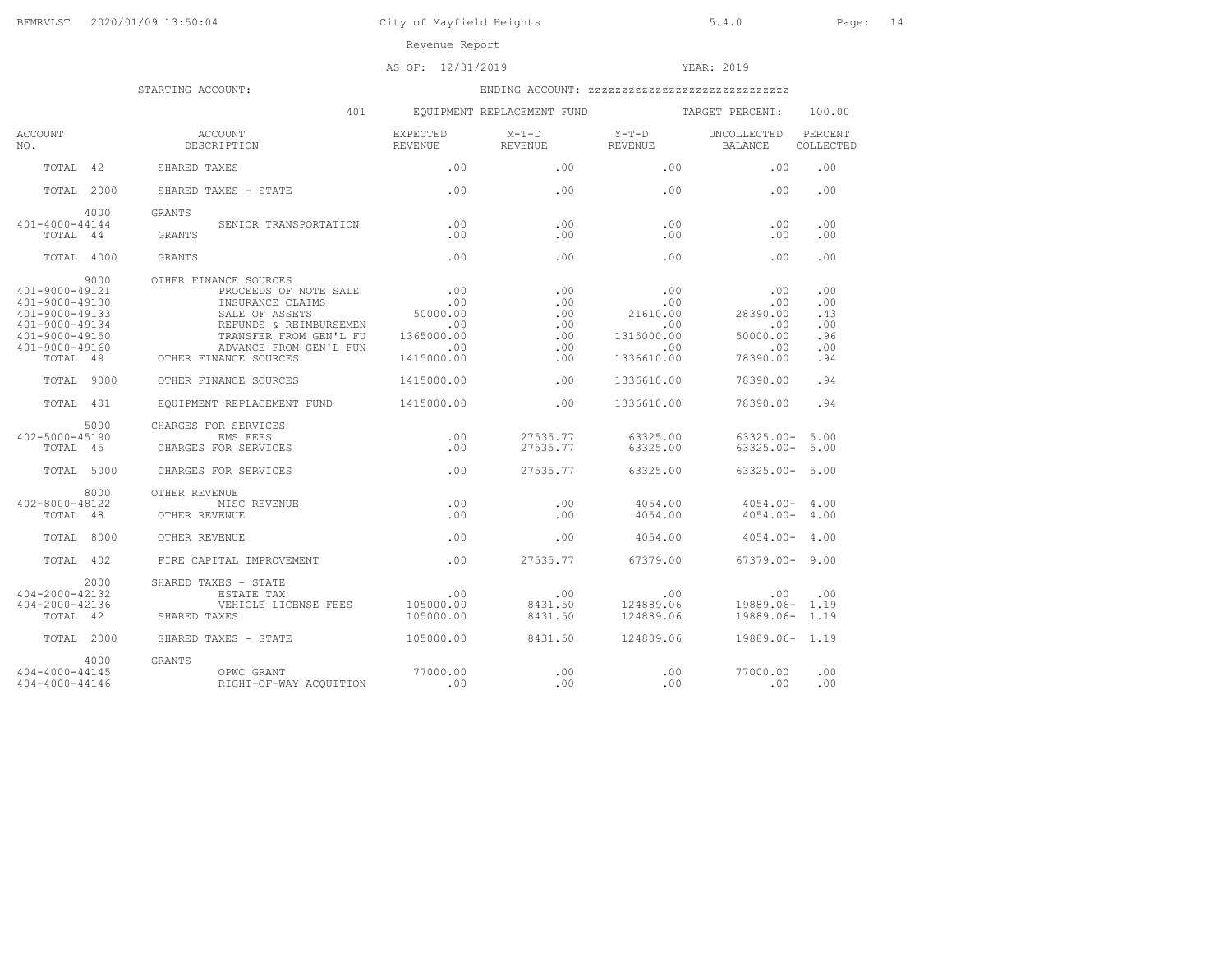# AS OF: 12/31/2019 YEAR: 2019

|                                                                                                      | 404                                                                                                                                                             |                                 | ROAD IMPROVEMENT FUND           |                                                   | TARGET PERCENT:                                   | 100.00                     |
|------------------------------------------------------------------------------------------------------|-----------------------------------------------------------------------------------------------------------------------------------------------------------------|---------------------------------|---------------------------------|---------------------------------------------------|---------------------------------------------------|----------------------------|
| ACCOUNT<br>NO.                                                                                       | ACCOUNT<br>DESCRIPTION                                                                                                                                          | EXPECTED<br>REVENUE             | $M-T-D$<br>REVENUE              | $Y-T-D$<br>REVENUE                                | UNCOLLECTED<br><b>BALANCE</b>                     | PERCENT<br>COLLECTED       |
| 404-4000-44147<br>$404 - 4000 - 44148$<br>$404 - 4000 - 44152$<br>TOTAL 44                           | OPWC LOAN PROGRAM<br>NOACA GRANT<br>FEDERAL WRDA GRANT<br>GRANTS                                                                                                | .00<br>.00<br>.00<br>77000.00   | .00<br>.00.<br>.00<br>.00       | .00<br>64000.00<br>.00<br>64000.00                | .00<br>$64000.00 -$<br>.00<br>13000.00            | .00<br>.00<br>.00<br>.83   |
| TOTAL 4000                                                                                           | GRANTS                                                                                                                                                          | 77000.00                        | .00                             | 64000.00                                          | 13000.00                                          | .83                        |
| 7000<br>404-7000-47190<br>TOTAL 47                                                                   | INVESTMENT EARNINGS<br>INTEREST EARNINGS<br>INVESTMENT EARNINGS                                                                                                 | .00<br>.00                      | .00<br>.00                      | .00<br>.00                                        | .00<br>.00                                        | .00<br>.00                 |
| TOTAL 7000                                                                                           | <b>INVESTMENT EARNINGS</b>                                                                                                                                      | .00                             | .00                             | .00                                               | .00                                               | .00                        |
| 9000<br>$404 - 9000 - 49121$<br>$404 - 9000 - 49134$<br>404-9000-49150<br>404-9000-49160<br>TOTAL 49 | OTHER FINANCE SOURCES<br>PROCEEDS OF NOTE SALE 3600000.00<br>REFUNDS & REIMBURSEMEN<br>TRANSFER FROM GEN'L FU<br>ADVANCE REPAYMENT-204<br>OTHER FINANCE SOURCES | .00<br>.00<br>.00<br>3600000.00 | .00<br>.00<br>.00<br>.00<br>.00 | 3600000.00<br>4629.72<br>.00<br>.00<br>3604629.72 | .00<br>4629.72-<br>.00<br>.00<br>$4629.72 - 1.00$ | 1.00<br>9.72<br>.00<br>.00 |
| TOTAL 9000                                                                                           | OTHER FINANCE SOURCES                                                                                                                                           | 3600000.00                      | .00                             | 3604629.72                                        | $4629.72 - 1.00$                                  |                            |
| TOTAL 404                                                                                            | ROAD IMPROVEMENT FUND                                                                                                                                           | 3782000.00                      | 8431.50                         | 3793518.78                                        | 11518.78- 1.00                                    |                            |
| 2000<br>405-2000-42132<br>TOTAL 42                                                                   | SHARED TAXES - STATE<br>ESTATE TAX<br>SHARED TAXES                                                                                                              | .00<br>.00                      | .00<br>.00                      | .00<br>.00                                        | .00<br>.00                                        | .00<br>.00                 |
| TOTAL 2000                                                                                           | SHARED TAXES - STATE                                                                                                                                            | .00                             | .00                             | .00                                               | .00                                               | .00                        |
| 4000<br>$405 - 4000 - 44147$<br>TOTAL 44                                                             | GRANTS<br>OPWC LOAN PROGRAM<br>GRANTS                                                                                                                           | .00<br>.00                      | .00<br>.00                      | .00<br>.00                                        | .00<br>.00                                        | .00<br>.00                 |
| TOTAL 4000                                                                                           | GRANTS                                                                                                                                                          | .00                             | .00                             | .00.                                              | .00                                               | .00                        |
| 5000<br>405-5000-45175<br>TOTAL 45                                                                   | CHARGES FOR SERVICES<br>SEWER USER FEES<br>CHARGES FOR SERVICES                                                                                                 | .00<br>.00                      | .00<br>.00                      | .00<br>.00                                        | .00<br>.00                                        | .00<br>.00                 |
| TOTAL 5000                                                                                           | CHARGES FOR SERVICES                                                                                                                                            | .00                             | .00                             | .00                                               | .00                                               | .00                        |
| 7000<br>405-7000-47190<br>TOTAL 47                                                                   | INVESTMENT EARNINGS<br>INTEREST EARNINGS<br>INVESTMENT EARNINGS                                                                                                 | .00<br>.00                      | .00<br>.00                      | .00<br>.00                                        | .00<br>.00                                        | .00<br>.00                 |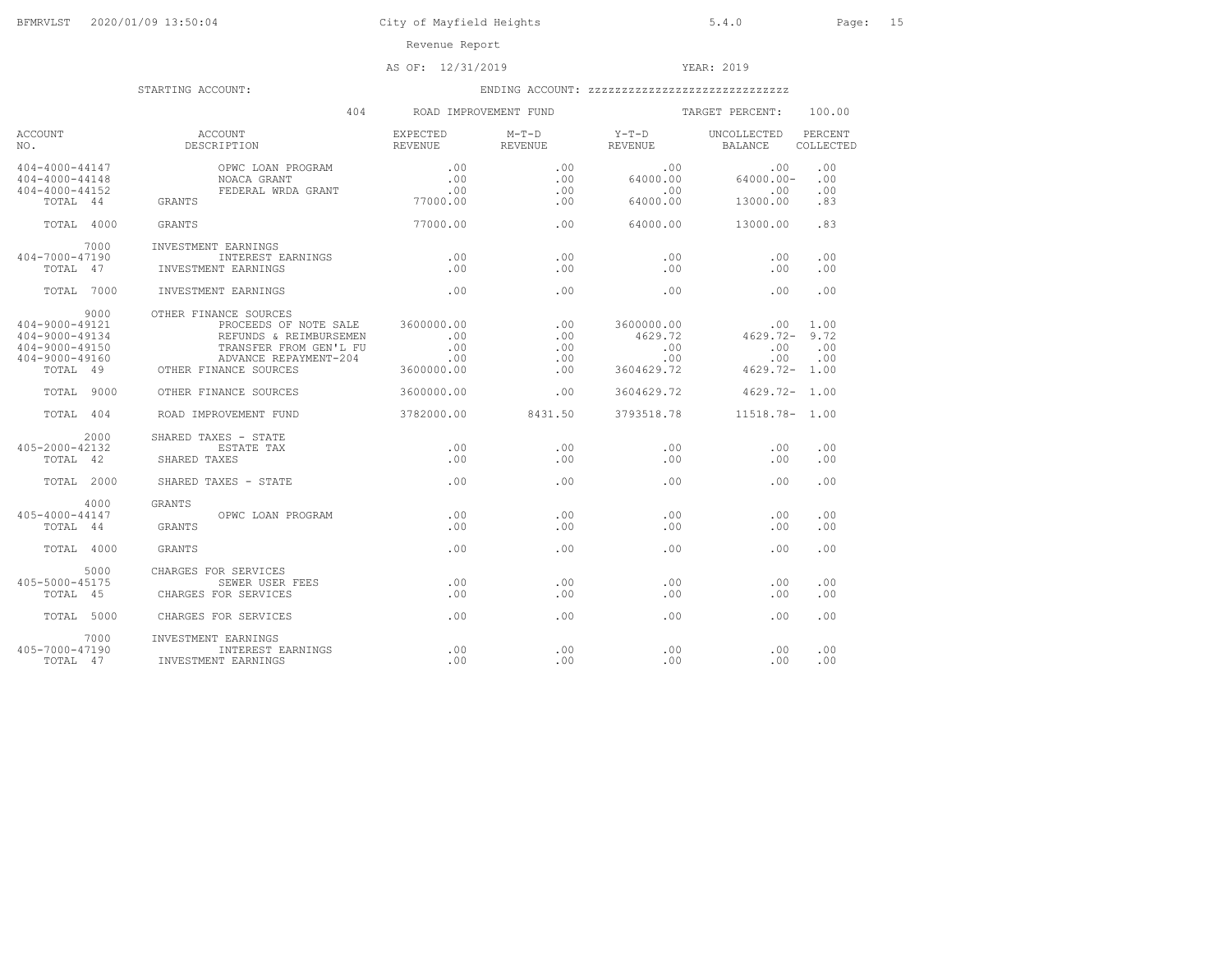# AS OF: 12/31/2019 YEAR: 2019

|                                                                                                | 405<br>SANITARY SEWER IMPROVE.FUND                                                                                          |                                             |                                 |                                           | TARGET PERCENT:                                   | 100.00                          |  |
|------------------------------------------------------------------------------------------------|-----------------------------------------------------------------------------------------------------------------------------|---------------------------------------------|---------------------------------|-------------------------------------------|---------------------------------------------------|---------------------------------|--|
| <b>ACCOUNT</b><br>NO.                                                                          | ACCOUNT<br>DESCRIPTION                                                                                                      | <b>EXPECTED</b><br>REVENUE                  | M-T-D<br>REVENUE                | $Y-T-D$<br>REVENUE                        | <b>UNCOLLECTED</b><br>BALANCE                     | PERCENT<br>COLLECTED            |  |
| TOTAL 7000                                                                                     | INVESTMENT EARNINGS                                                                                                         | .00                                         | .00                             | .00                                       | .00                                               | .00                             |  |
| 9000<br>405-9000-49121<br>405-9000-49134<br>405-9000-49150<br>TOTAL 49                         | OTHER FINANCE SOURCES<br>PROCEEDS OF NOTE SALE<br>REFUNDS & REIMBURSEMEN<br>TRANSFER FROM GEN'L FU<br>OTHER FINANCE SOURCES | .00<br>.00<br>.00<br>.00                    | .00.<br>.00<br>.00<br>.00.      | .00<br>.00<br>.00<br>.00                  | .00<br>.00<br>.00<br>.00                          | .00<br>.00<br>.00<br>.00        |  |
| TOTAL 9000                                                                                     | OTHER FINANCE SOURCES                                                                                                       | .00                                         | .00                             | .00                                       | .00                                               | .00                             |  |
| TOTAL 405                                                                                      | SANITARY SEWER IMPROVE.FUND                                                                                                 | .00                                         | .00                             | .00                                       | .00                                               | .00                             |  |
| 1000<br>407-1000-41028<br>TOTAL 41<br>TOTAL 1000                                               | LOCAL TAXES<br>FIBER OPTIC FRANCHISE<br>LOCAL TAXES<br>LOCAL TAXES                                                          | .00<br>.00<br>.00                           | .00<br>.00.<br>.00              | .00<br>.00<br>.00                         | .00<br>.00<br>.00                                 | .00<br>.00<br>.00               |  |
| 2000<br>407-2000-42132<br>TOTAL 42                                                             | SHARED TAXES - STATE<br>ESTATE TAX<br>SHARED TAXES                                                                          | .00<br>.00                                  | .00<br>.00                      | .00<br>.00                                | .00<br>.00                                        | .00<br>.00                      |  |
| TOTAL 2000                                                                                     | SHARED TAXES - STATE                                                                                                        | .00                                         | .00.                            | .00.                                      | .00                                               | .00                             |  |
| 4000<br>407-4000-44151<br>$407 - 4000 - 44157$<br>407-4000-44161<br>407-4000-44164<br>TOTAL 44 | GRANTS<br>CUYAHOGA CDBG GRANT<br>ODNR CAPITAL GRANT<br>CUYAHOGA MEP GRANT<br>ODNR NATUREWORKS GRANT<br>GRANTS               | .00<br>247150.00<br>.00<br>.00<br>247150.00 | .00<br>.00<br>.00<br>.00<br>.00 | .00<br>.00<br>.00<br>52000.00<br>52000.00 | .00<br>247150.00<br>.00<br>52000.00-<br>195150.00 | .00<br>.00<br>.00<br>.00<br>.21 |  |
| TOTAL 4000                                                                                     | GRANTS                                                                                                                      | 247150.00                                   | .00                             | 52000.00                                  | 195150.00                                         | .21                             |  |
| 6000<br>407-6000-49144<br>TOTAL 49                                                             | FINES, PERMITS AND LICENSE<br>LICENSES & EASEMENTS<br>OTHER FINANCE SOURCES                                                 | $\sim$ 00<br>.00                            | .00<br>.00.                     | .00<br>.00                                | .00<br>.00                                        | .00<br>.00                      |  |
| TOTAL 6000                                                                                     | FINES, PERMITS AND LICENSE                                                                                                  | $\sim$ 00                                   | .00                             | .00                                       | .00                                               | .00                             |  |
| 7000<br>407-7000-47190<br>TOTAL 47                                                             | INVESTMENT EARNINGS<br>INTEREST EARNINGS<br>INVESTMENT EARNINGS                                                             | 1000.00<br>1000.00                          | .00<br>.00                      | 2187.50<br>2187.50                        | 1187.50-<br>$1187.50 - 2.19$                      | 2.19                            |  |
| TOTAL 7000                                                                                     | INVESTMENT EARNINGS                                                                                                         | 1000.00                                     | .00                             | 2187.50                                   | $1187.50 - 2.19$                                  |                                 |  |
| 8000<br>407-8000-48120                                                                         | OTHER REVENUE<br>RENTAL INCOME                                                                                              | 40000.00                                    | 7524.40                         | 57665.97                                  | $17665.97 - 1.44$                                 |                                 |  |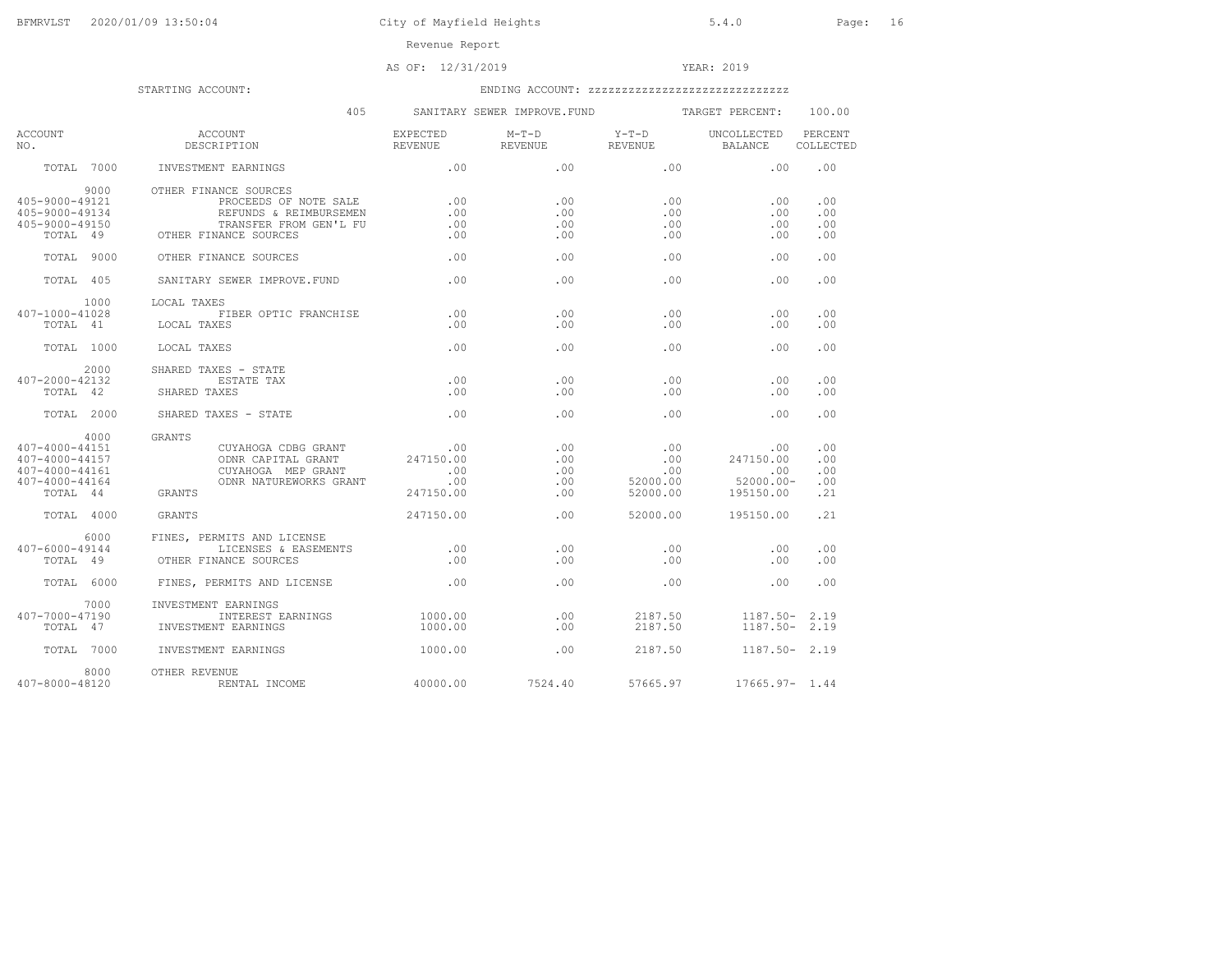# AS OF: 12/31/2019 YEAR: 2019

|                                                                                                                                    | 407 — 100                                                                                                                                                                                                                                                                                                                                                                                                                                   |                          | PUBLIC PROPERTY IMPROVEMENT TARGET PERCENT:                    |                                                                                                   |                                                                                       | 100.00                                         |
|------------------------------------------------------------------------------------------------------------------------------------|---------------------------------------------------------------------------------------------------------------------------------------------------------------------------------------------------------------------------------------------------------------------------------------------------------------------------------------------------------------------------------------------------------------------------------------------|--------------------------|----------------------------------------------------------------|---------------------------------------------------------------------------------------------------|---------------------------------------------------------------------------------------|------------------------------------------------|
| ACCOUNT<br>NO.                                                                                                                     | <b>ACCOUNT</b><br>${\tt ACCOUNT} \hspace*{1.5cm} {\tt EXPECTED} \hspace*{1.5cm} {\tt M-T-D} \hspace*{1.5cm} {\tt Y-T-D} \hspace*{1.5cm} {\tt UNCOLLECTED} \hspace*{1.5cm} {\tt DESCRIPTION} \hspace*{1.5cm} {\tt RIVENUE} \hspace*{1.5cm} {\tt REVENUE} \hspace*{1.5cm} {\tt REVENUE} \hspace*{1.5cm} {\tt BALANCE} \hspace*{1.5cm} {\tt BALANCE} \hspace*{1.5cm} {\tt RIVENUE} \hspace*{1.5cm} {\tt RIVENUE} \hspace*{1.5cm} {\tt RIVENUE$ |                          | M-T-D Y-T-D UNCOLLECTED PERCENT                                |                                                                                                   |                                                                                       | COLLECTED                                      |
|                                                                                                                                    | $\begin{array}{cccccccc} 407-8000-48125 & & & & & & & & & & & 1022.70 \\ \text{TOTAL} & 48 & & & & & & & & & & 1028.67 \\ \end{array}$                                                                                                                                                                                                                                                                                                      |                          |                                                                |                                                                                                   | $1022.70 - 2.70$<br>18688.67- 1.47                                                    |                                                |
| TOTAL 8000                                                                                                                         | OTHER REVENUE                                                                                                                                                                                                                                                                                                                                                                                                                               |                          | 40000.00 7611.85 58688.67                                      |                                                                                                   | 18688.67- 1.47                                                                        |                                                |
| 9000<br>407-9000-49121<br>407-9000-49130<br>407-9000-49133<br>407-9000-49134<br>407-9000-49137<br>407-9000-49150<br>407-9000-49154 | OTHER FINANCE SOURCES<br>INSURANCE CLAIMS<br>SALE OF ASSESTS-LAND<br>SALE OF ASSESTS-LAND .00<br>REIMBURSEMEN .00<br>DONATIONS & REIMBURSEMEN .00<br>TRANSFER FROM GEN'L FU 50000.00<br>TRANSFER FROM MUNI. CO<br>-9000-49154 TRANSFER FROM<br>TOTAL 49 OTHER FINANCE SOURCES                                                                                                                                                               | .00<br>$-0.00000000$     | .00<br>.00<br>.00<br>.00<br>.00<br>50000.00<br>.00<br>50000.00 | $\begin{array}{c} 0.00 \\ -0.00 \end{array}$<br>200.00<br>.00<br>$00.00$ .com .00<br>$50200 - 00$ | .00<br>$\frac{100}{200.00}$<br>.00<br>.00<br>.00<br>.00<br>$50200.00$ $200.00$ $1.00$ | .00<br>.00<br>.00<br>.00<br>.00<br>1.00<br>.00 |
| TOTAL 9000                                                                                                                         | OTHER FINANCE SOURCES                                                                                                                                                                                                                                                                                                                                                                                                                       | 50000.00                 |                                                                | 50000.00 50200.00                                                                                 | $200.00 - 1.00$                                                                       |                                                |
| TOTAL 407                                                                                                                          | PUBLIC PROPERTY IMPROVEMENT 338150.00 57611.85 163076.17 175073.83                                                                                                                                                                                                                                                                                                                                                                          |                          |                                                                |                                                                                                   |                                                                                       | .48                                            |
| 3000<br>409-3000-43100                                                                                                             | SPECIAL ASSESSMENTS<br>SPECIAL ASSESSMENTS<br>TOTAL 43 SPECIAL ASSESSMENTS                                                                                                                                                                                                                                                                                                                                                                  | .00<br>.00               | .00<br>.00                                                     | .00<br>.00                                                                                        | .00<br>.00                                                                            | .00<br>.00                                     |
| TOTAL 3000                                                                                                                         | SPECIAL ASSESSMENTS                                                                                                                                                                                                                                                                                                                                                                                                                         | .00                      | .00                                                            | .00                                                                                               | .00                                                                                   | .00                                            |
| 7000<br>409-7000-47190<br>TOTAL 47                                                                                                 | INVESTMENT EARNINGS<br>INTEREST EARNINGS<br>INVESTMENT EARNINGS                                                                                                                                                                                                                                                                                                                                                                             | .00<br>.00               | .00<br>.00                                                     | .00<br>.00                                                                                        | .00<br>.00                                                                            | .00<br>.00                                     |
| TOTAL 7000                                                                                                                         | INVESTMENT EARNINGS                                                                                                                                                                                                                                                                                                                                                                                                                         | .00                      | .00                                                            | .00                                                                                               | .00                                                                                   | .00                                            |
| 9000<br>409-9000-49121<br>409-9000-49122<br>409-9000-49150<br>409-9000-49152                                                       | OTHER FINANCE SOURCES<br>PROCEEDS OF NOTE SALE .00<br>PROCEEDS OF BOND SALE<br>TRANSFER FROM GEN'L FU<br>9-9000-49152<br>9-9000-49152 TRANSFER FROM<br>TOTAL 49 OTHER FINANCE SOURCES<br>TRANSFER FROM FUND 404                                                                                                                                                                                                                             | .00<br>.00<br>.00<br>.00 | .00<br>.00<br>.00<br>.00<br>$.00 -$                            | .00<br>.00<br>.00.<br>.00<br>.00                                                                  | .00<br>.00<br>.00<br>.00<br>.00                                                       | .00<br>.00<br>.00<br>.00<br>.00                |
| TOTAL 9000                                                                                                                         | OTHER FINANCE SOURCES                                                                                                                                                                                                                                                                                                                                                                                                                       | .00                      | .00                                                            |                                                                                                   | .00<br>.00                                                                            | .00                                            |
| TOTAL 409                                                                                                                          | S.A. ROAD IMPROVEMENT FUND .00                                                                                                                                                                                                                                                                                                                                                                                                              |                          | .00                                                            | .00                                                                                               | .00                                                                                   | .00                                            |
| 3000<br>410-3000-43100<br>TOTAL 43                                                                                                 | SPECIAL ASSESSMENTS<br>SPECIAL ASSESSMENTS 1500.00<br>SPECIAL ASSESSMENTS                                                                                                                                                                                                                                                                                                                                                                   | 1500.00                  | $.00 -$<br>.00                                                 | .00                                                                                               | .00 1500.00<br>1500.00                                                                | .00<br>.00                                     |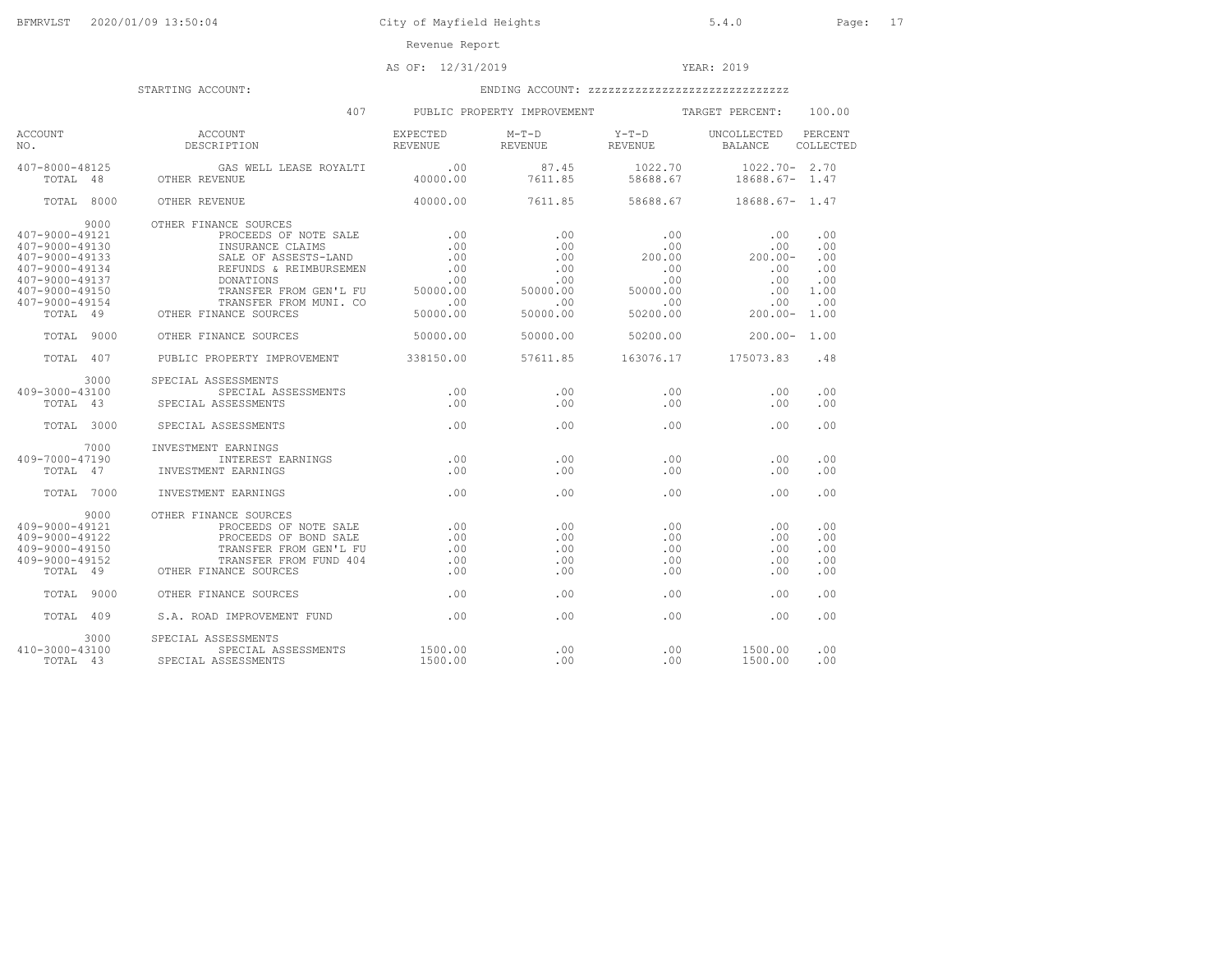# AS OF: 12/31/2019 YEAR: 2019

|                                                    | 410                                                                     |                            | WATER MAIN REPAIR FUND |                    | TARGET PERCENT:        | 100.00               |
|----------------------------------------------------|-------------------------------------------------------------------------|----------------------------|------------------------|--------------------|------------------------|----------------------|
| <b>ACCOUNT</b><br>NO.                              | ACCOUNT<br>DESCRIPTION                                                  | EXPECTED<br><b>REVENUE</b> | $M-T-D$<br>REVENUE     | $Y-T-D$<br>REVENUE | UNCOLLECTED<br>BALANCE | PERCENT<br>COLLECTED |
|                                                    | TOTAL 3000 SPECIAL ASSESSMENTS                                          | 1500.00                    | $\sim$ 00              | .00 1500.00        |                        | .00                  |
| 9000<br>410-9000-49134                             | OTHER FINANCE SOURCES                                                   | .00                        | .00                    | .00                | .00                    | .00                  |
| $410 - 9000 - 49150$<br>410-9000-49151<br>TOTAL 49 | TRANSFER FROM GENERAL<br>TRANS, FROM S.A. BOND<br>OTHER FINANCE SOURCES | .00<br>.00<br>.00          | .00.<br>.00<br>.00     | .00<br>.00<br>.00  | .00<br>.00<br>.00      | .00<br>.00<br>.00    |
| TOTAL 9000                                         | OTHER FINANCE SOURCES                                                   | .00                        | .00                    | .00                | .00                    | .00                  |
| TOTAL 410                                          | WATER MAIN REPAIR FUND                                                  | 1500.00                    | $.00 -$                | .00                | 1500.00                | .00                  |
| 5000<br>412-5000-45176<br>TOTAL 45                 | CHARGES FOR SERVICES<br>IMPACT FEES<br>CHARGES FOR SERVICES             | .00<br>.00                 | .00<br>.00             | .00<br>.00         | .00<br>.00             | .00<br>.00           |
| TOTAL 5000                                         | CHARGES FOR SERVICES                                                    | .00                        | .00                    | .00                | .00                    | .00                  |
| 7000<br>412-7000-47190<br>TOTAL 47                 | INVESTMENT EARNINGS<br>INTEREST EARNINGS<br>INVESTMENT EARNINGS         | 1000.00<br>1000.00         | .00<br>.00             | .00<br>.00         | 1000.00<br>1000.00     | .00<br>.00           |
| TOTAL 7000                                         | INVESTMENT EARNINGS                                                     | 1000.00                    | .00                    | .00                | 1000.00                | .00                  |
| TOTAL 412                                          | MAYFIELD ROAD CORRIDOR IMPACT                                           | 1000.00                    | .00.                   | .00.               | 1000.00                | .00                  |
| 3000<br>501-3000-43100<br>TOTAL 43                 | SPECIAL ASSESSMENTS<br>SPECIAL ASSESSMENTS<br>SPECIAL ASSESSMENTS       | .00<br>.00                 | .00<br>.00             | .00<br>.00         | .00<br>.00             | .00<br>.00           |
| TOTAL 3000                                         | SPECIAL ASSESSMENTS                                                     | .00                        | .00                    | .00                | .00                    | .00                  |
| 9000<br>501-9000-49152<br>TOTAL 49                 | OTHER FINANCE SOURCES<br>TRANS. FROM FUND 409<br>OTHER FINANCE SOURCES  | .00<br>.00                 | .00.<br>.00            | .00.<br>.00        | .00<br>.00             | .00<br>.00           |
| TOTAL 9000                                         | OTHER FINANCE SOURCES                                                   | .00                        | .00                    | $.00 \,$           | .00                    | .00                  |
| TOTAL 501                                          | S.A. BOND RETIREMENT FUND                                               | .00.                       | .00.                   | .00.               | .00                    | .00                  |
| 3000<br>503-3000-43102<br>TOTAL 43                 | SPECIAL ASSESSMENTS<br>SPEC. ASSESS. SIDEWALK<br>SPECIAL ASSESSMENTS    | .00<br>.00                 | .00<br>.00             | .00<br>.00         | .00<br>.00             | .00<br>.00           |
| TOTAL 3000                                         | SPECIAL ASSESSMENTS                                                     | .00                        | .00                    | .00                | .00                    | .00                  |
| 8000<br>503-8000-48122                             | OTHER REVENUE<br>MISCELLANEOUS REVENUE                                  | .00                        | .00                    | .00                | .00                    | .00                  |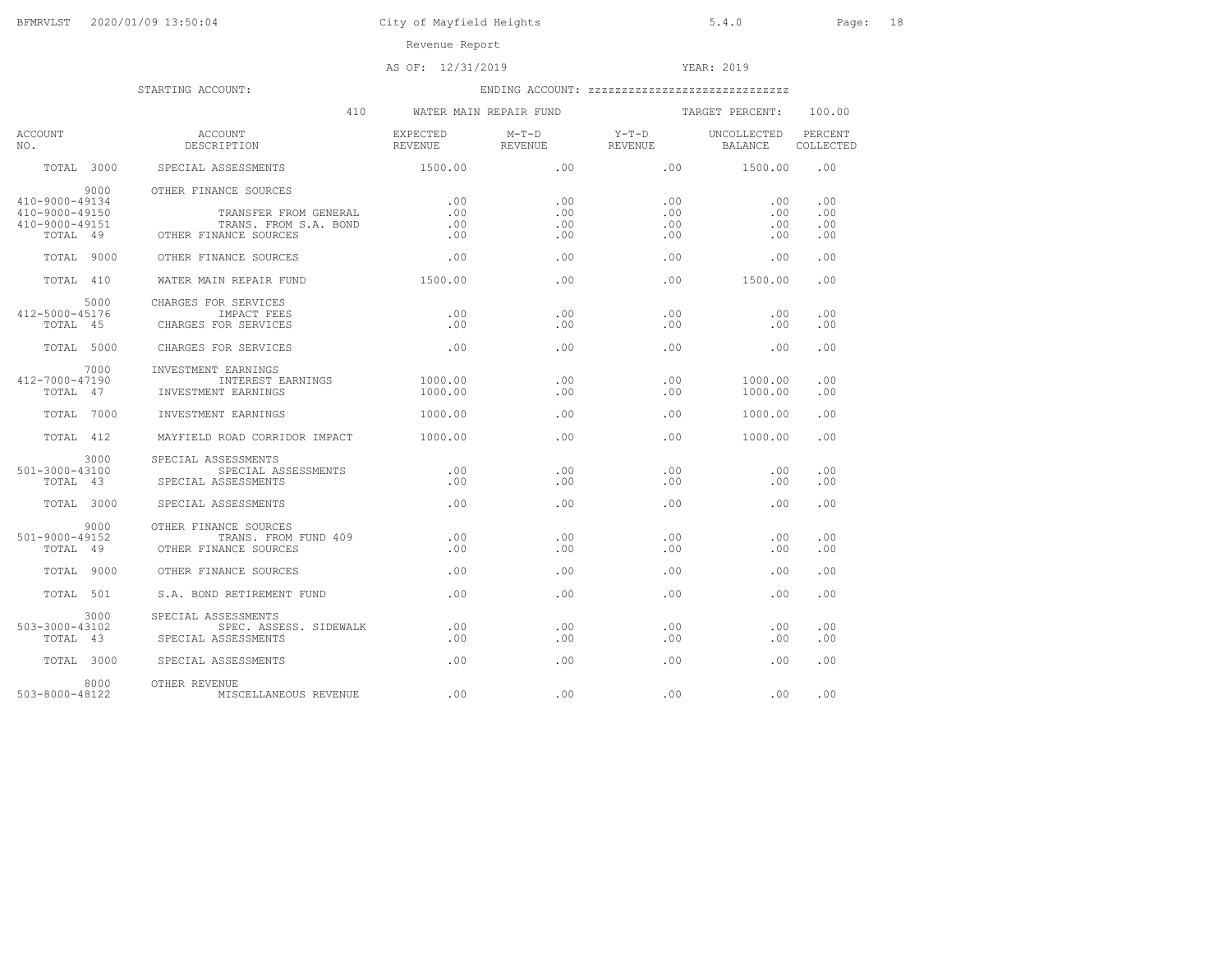AS OF: 12/31/2019 YEAR: 2019

|                                                            | 503                                                                                                |                                      | SIDEWALK REPAIR S.A. FUND                          |                               | TARGET PERCENT:                        | 100.00              |
|------------------------------------------------------------|----------------------------------------------------------------------------------------------------|--------------------------------------|----------------------------------------------------|-------------------------------|----------------------------------------|---------------------|
| ACCOUNT<br>NO.                                             | ACCOUNT<br><b>DESCRIPTION</b>                                                                      | EXPECTED                             | $M-T-D$<br>REVENUE REVENUE REVENUE REVENUE BALANCE | $Y-T-D$                       | UNCOLLECTED PERCENT                    | COLLECTED           |
| TOTAL 48                                                   | OTHER REVENUE                                                                                      | $.00 -$                              | $.00 -$                                            |                               | .00<br>.00                             | .00                 |
| TOTAL 8000                                                 | OTHER REVENUE                                                                                      | .00                                  | .00                                                | .00                           | .00                                    | .00                 |
| 9000<br>$503 - 9000 - 49150$<br>503-9000-49151<br>TOTAL 49 | OTHER FINANCE SOURCES<br>TRANSFER FROM GEN'L FU<br>TRANS. FROM S.A. BOND.<br>OTHER FINANCE SOURCES | .00<br>.00<br>.00                    | .00.<br>.00<br>.00                                 | .00<br>.00<br>.00             | .00<br>.00<br>.00                      | .00<br>.00<br>.00   |
| TOTAL 9000                                                 | OTHER FINANCE SOURCES                                                                              | .00                                  | .00                                                | .00.                          | .00                                    | .00                 |
| TOTAL 503                                                  | SIDEWALK REPAIR S.A. FUND                                                                          | .00                                  | .00                                                | .00                           | .00                                    | .00                 |
| 1000<br>603-1000-41201<br>TOTAL 41                         | LOCAL TAXES<br>MUNICIPAL INCOME TAX 175000.00<br>LOCAL TAXES                                       | 175000.00                            | 3708.68<br>3708.68                                 | 264868.62<br>264868.62        | 89868.62- 1.51<br>$89868.62 - 1.51$    |                     |
| TOTAL 1000                                                 | LOCAL TAXES                                                                                        | 175000.00                            | 3708.68                                            |                               | 264868.62 89868.62- 1.51               |                     |
| 9000<br>603-9000-49132<br>TOTAL 49                         | OTHER FINANCE SOURCES<br>R.I.T.A. REIMBURSEMENT<br>OTHER FINANCE SOURCES                           | .00<br>.00                           | .00<br>.00                                         | .00<br>.00                    | .00<br>.00                             | .00<br>.00          |
| TOTAL 9000                                                 | OTHER FINANCE SOURCES                                                                              | .00                                  | .00                                                | .00                           | .00                                    | .00                 |
| TOTAL 603                                                  | INCOME TAX TRUST FUND                                                                              | 175000.00                            | 3708.68                                            |                               | 264868.62 89868.62- 1.51               |                     |
| 6000<br>604-6000-46318<br>TOTAL 46                         | FINES, PERMITS AND LICENSE<br>BBS ASSESSMENT FEES<br>FINES, PERMITS AND LICENSES                   | 4000.00<br>4000.00                   | 497.15<br>497.15                                   | 5031.71<br>5031.71            | $1031.71 - 1.26$<br>$1031.71 - 1.26$   |                     |
| TOTAL 6000                                                 | FINES, PERMITS AND LICENSE 6000.00                                                                 |                                      | 497.15 5031.71                                     |                               | $1031.71 - 1.26$                       |                     |
| 8000<br>604-8000-48122<br>TOTAL 48                         | OTHER REVENUE<br>MISC. REVENUE<br>OTHER REVENUE                                                    | 65000.00<br>65000.00                 | 8420.00<br>8420.00                                 | 104183.64<br>104183.64        | $39183.64 - 1.60$<br>$39183.64 - 1.60$ |                     |
| TOTAL 8000                                                 | OTHER REVENUE                                                                                      | 65000.00                             | 8420.00                                            | 104183.64                     | $39183.64 - 1.60$                      |                     |
| TOTAL 604                                                  | BLDG. CONTRACTOR DEPOSIT 69000.00                                                                  |                                      | 8917.15                                            | 109215.35                     | $40215.35 - 1.58$                      |                     |
| 9000<br>605-9000-49150<br>605-9000-49152<br>TOTAL 49       | OTHER FINANCE SOURCES<br>TRANSER FROM GEN'L FUN<br>TRANS. FROM OTHER FUND<br>OTHER FINANCE SOURCES | 310000.00<br>$\sim$ 0.0<br>310000.00 | .00<br>.00<br>.00                                  | 310000.00<br>.00<br>310000.00 | .00<br>.00<br>.00                      | 1.00<br>.00<br>1.00 |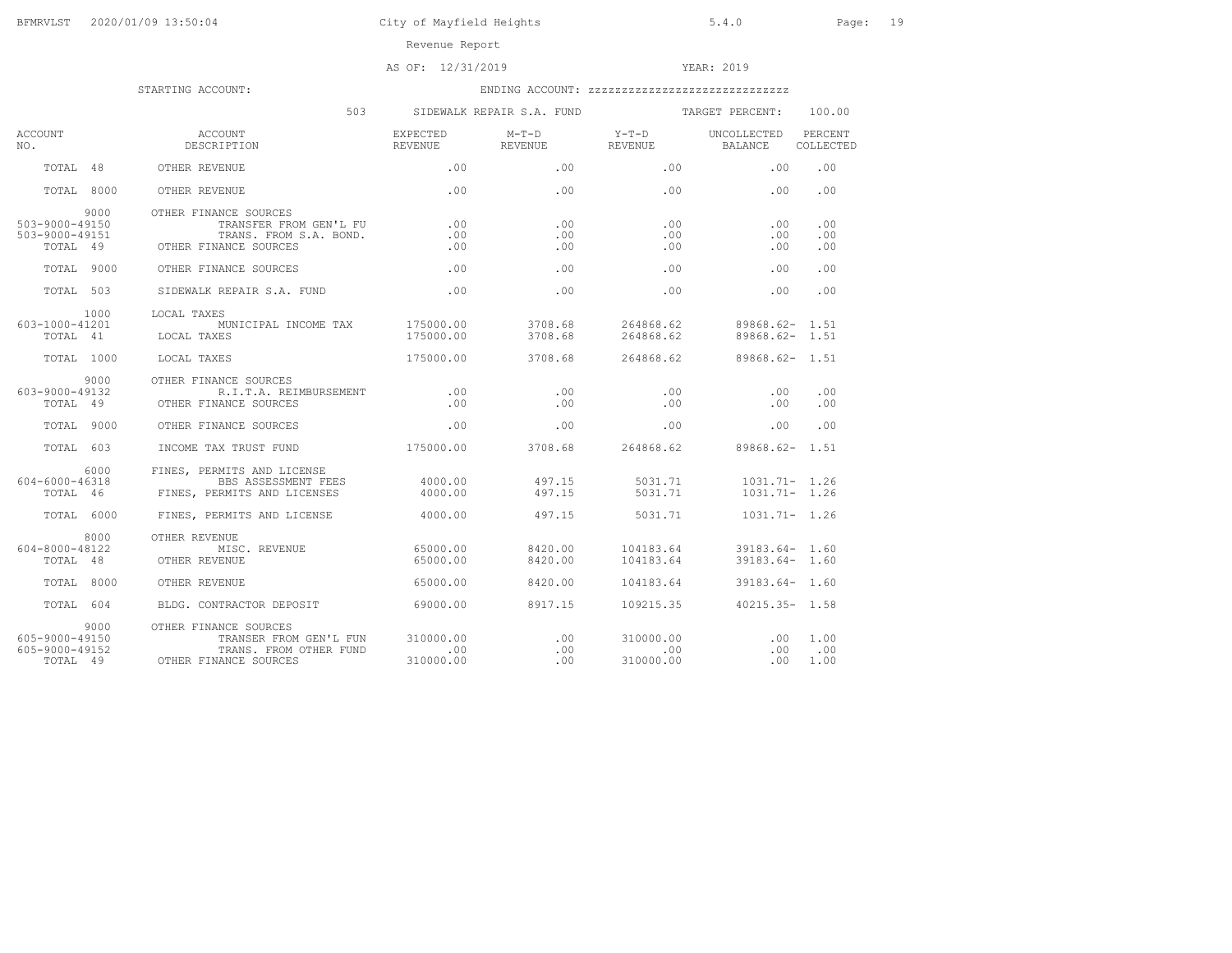# AS OF: 12/31/2019 YEAR: 2019

|                                                                                                            | 606                                                                                                                                                                       |                                        | SELF-INSURANCE RESERVE FUND            |                                                | TARGET PERCENT:                                          | 100.00                                   |
|------------------------------------------------------------------------------------------------------------|---------------------------------------------------------------------------------------------------------------------------------------------------------------------------|----------------------------------------|----------------------------------------|------------------------------------------------|----------------------------------------------------------|------------------------------------------|
| ACCOUNT<br>NO.                                                                                             | ACCOUNT<br>DESCRIPTION                                                                                                                                                    | EXPECTED<br>REVENUE                    | M-T-D<br>REVENUE                       | $Y-T-D$<br><b>REVENUE</b>                      | UNCOLLECTED<br>BALANCE                                   | PERCENT<br>COLLECTED                     |
| TOTAL 9000                                                                                                 | OTHER FINANCE SOURCES                                                                                                                                                     | 310000.00                              | .00                                    | 310000.00                                      | .00                                                      | 1.00                                     |
| TOTAL 605                                                                                                  | ACCRUED COMPENSATION RESERVE 310000.00                                                                                                                                    |                                        | .00                                    | 310000.00                                      | .00                                                      | 1.00                                     |
| 9000<br>606-9000-49130<br>606-9000-49134<br>606-9000-49136<br>606-9000-49150<br>606-9000-49152<br>TOTAL 49 | OTHER FINANCE SOURCES<br>INSURANCE CLAIMS<br>REFUNDS & REIMBURSEMEN<br>REFUND-INSUR. PREMIUM<br>TRANSFER FROM GEN'L FU<br>TRANS. FROM OTHER FUND<br>OTHER FINANCE SOURCES | .00<br>.00<br>.00<br>.00<br>.00<br>.00 | .00<br>.00<br>.00<br>.00<br>.00<br>.00 | 3416.10<br>.00<br>.00<br>.00<br>.00<br>3416.10 | $3416.10 -$<br>.00<br>$.00 \,$<br>.00<br>.00<br>3416.10- | 6.10<br>.00<br>.00<br>.00<br>.00<br>6.10 |
| TOTAL 9000                                                                                                 | OTHER FINANCE SOURCES                                                                                                                                                     | .00                                    | .00                                    | 3416.10                                        | $3416.10 -$                                              | 6.10                                     |
| TOTAL 606                                                                                                  | SELF-INSURANCE RESERVE FUND                                                                                                                                               | .00                                    | .00                                    | 3416.10                                        | $3416.10 - 6.10$                                         |                                          |
| 8000<br>607-8000-48122<br>TOTAL 48                                                                         | OTHER REVENUE<br>MISC. REVENUE<br>OTHER REVENUE                                                                                                                           | 5000.00<br>5000.00                     | 2680.45<br>2680.45                     | 31997.43<br>31997.43                           | 26997.43-<br>$26997.43 - 6.40$                           | 6.40                                     |
| TOTAL 8000                                                                                                 | OTHER REVENUE                                                                                                                                                             | 5000.00                                | 2680.45                                | 31997.43                                       | $26997.43 - 6.40$                                        |                                          |
| TOTAL 607                                                                                                  | MISC. DEPOSIT FUND                                                                                                                                                        | 5000.00                                | 2680.45                                | 31997.43                                       | $26997.43 - 6.40$                                        |                                          |
| 9000<br>611-9000-49139<br>TOTAL 49                                                                         | OTHER FINANCE SOURCES<br>EMPLOY. PREMIUM DEDUCT<br>OTHER FINANCE SOURCES                                                                                                  | 216000.00<br>216000.00                 | 18021.74<br>18021.74                   | 215087.73<br>215087.73                         | 912.27<br>912.27                                         | 1.00<br>1.00                             |
| TOTAL 9000                                                                                                 | OTHER FINANCE SOURCES                                                                                                                                                     | 216000.00                              | 18021.74                               | 215087.73                                      | 912.27                                                   | 1.00                                     |
| TOTAL 611                                                                                                  | EMPLOY. HOSP. DEDUCT. TRUST                                                                                                                                               | 216000.00                              | 18021.74                               | 215087.73                                      | 912.27                                                   | 1.00                                     |
| 8000<br>616-8000-48122<br>616-8000-48126<br>TOTAL 48                                                       | OTHER REVENUE<br>MISCELLANEOUS REVENUE<br>DANCE TICKET SALES<br>OTHER REVENUE                                                                                             | 1500.00<br>1500.00<br>3000.00          | 150.00<br>.00<br>150.00                | 3207.00<br>1135.00<br>4342.00                  | $1707.00 - 2.14$<br>365.00<br>1342.00-                   | .76<br>1.45                              |
| TOTAL 8000                                                                                                 | OTHER REVENUE                                                                                                                                                             | 3000.00                                | 150.00                                 | 4342.00                                        | $1342.00 - 1.45$                                         |                                          |
| 9000<br>$616 - 9000 - 49152$<br>TOTAL 49                                                                   | OTHER FINANCE SOURCES<br>TRANS. FROM OTHR FUNDS<br>OTHER FINANCE SOURCES                                                                                                  | 1000.00<br>1000.00                     | .00<br>.00                             | .00<br>.00                                     | 1000.00<br>1000.00                                       | .00<br>.00                               |
| TOTAL 9000                                                                                                 | OTHER FINANCE SOURCES                                                                                                                                                     | 1000.00                                | .00                                    | .00                                            | 1000.00                                                  | .00                                      |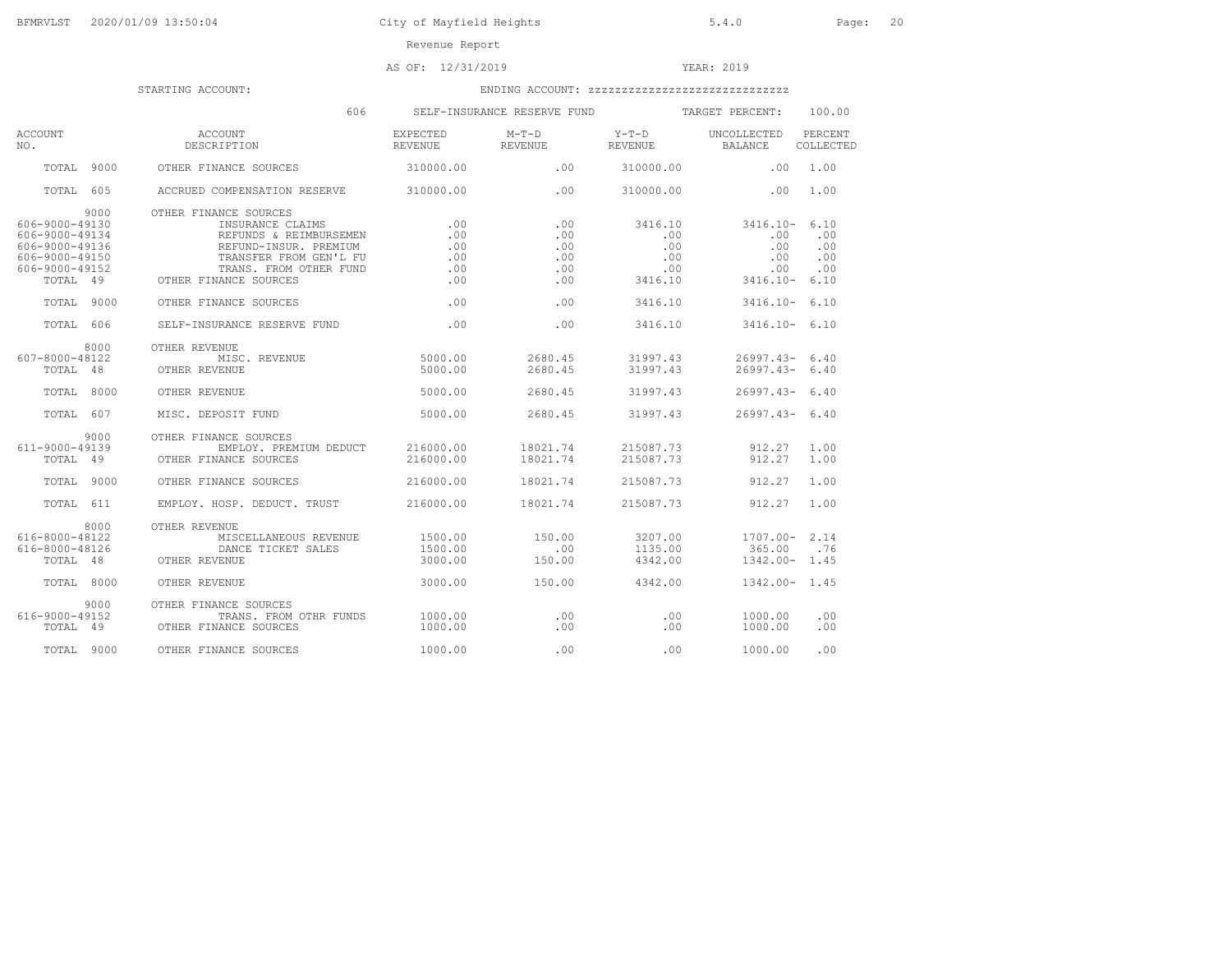AS OF: 12/31/2019 YEAR: 2019

|                                                                        | 618                                                                                                             | NEEDY FAMILY FUND                        |                                |                                | TARGET PERCENT:                   | 100.00                    |
|------------------------------------------------------------------------|-----------------------------------------------------------------------------------------------------------------|------------------------------------------|--------------------------------|--------------------------------|-----------------------------------|---------------------------|
| ACCOUNT<br>NO.                                                         | ACCOUNT<br>DESCRIPTION                                                                                          | EXPECTED<br>REVENUE                      | $M-T-D$<br>REVENUE             | $Y-T-D$<br>REVENUE BALANCE     | UNCOLLECTED PERCENT               | COLLECTED                 |
| TOTAL 616                                                              | COMMISSION ON AGING                                                                                             | 4000.00                                  | 150.00                         | 4342.00                        | $342.00 - 1.09$                   |                           |
| 9000<br>618-9000-49134<br>618-9000-49137<br>618-9000-49152<br>TOTAL 49 | OTHER FINANCE SOURCES<br>REFUNDS & REIMBURSEMEN<br>DONATIONS<br>TRANS, FROM OTHR FUNDS<br>OTHER FINANCE SOURCES | 300.00<br>700.00<br>$\sim$ 00<br>1000.00 | .00<br>495.00<br>.00<br>495.00 | .00<br>795.00<br>.00<br>795.00 | 300.00<br>95.00-<br>.00<br>205.00 | .00<br>1.14<br>.00<br>.80 |
| TOTAL 9000                                                             | OTHER FINANCE SOURCES                                                                                           | 1000.00                                  | 495.00                         | 795.00                         | 205.00                            | .80                       |
| TOTAL 618                                                              | NEEDY FAMILY FUND                                                                                               | 1000.00                                  | 495.00                         | 795.00                         | 205.00                            | .80                       |
| 8000<br>620-8000-48122<br>620-8000-48126<br>TOTAL 48                   | OTHER REVENUE<br>MISCELLANEOUS REVENUE<br>TICKET SALES<br>OTHER REVENUE                                         | $\sim$ 00<br>.00<br>.00                  | .00<br>.00<br>.00.             | .00<br>.00<br>.00              | .00<br>.00<br>.00                 | .00<br>.00<br>.00         |
| TOTAL 8000                                                             | OTHER REVENUE                                                                                                   | .00                                      | .00.                           | .00                            | .00                               | .00                       |
| 9000<br>620-9000-49152<br>TOTAL 49<br>TOTAL 9000                       | OTHER FINANCE SOURCES<br>TRANS. FROM OTHR FUNDS<br>OTHER FINANCE SOURCES<br>OTHER FINANCE SOURCES               | .00<br>.00<br>.00                        | .00<br>.00.<br>.00             | .00<br>.00<br>.00              | .00<br>.00<br>.00                 | .00<br>.00<br>.00         |
| TOTAL 620                                                              | PARADE COMMITTEE FUND                                                                                           | .00                                      | .00.                           | .00                            | .00                               | .00                       |
| 8000<br>$621 - 8000 - 48122$<br>TOTAL 48<br>TOTAL 8000                 | OTHER REVENUE<br>MISCELLANEOUS REVENUE<br>OTHER REVENUE<br>OTHER REVENUE                                        | .00<br>.00<br>.00                        | .00.<br>.00<br>.00.            | .00<br>.00<br>.00              | .00<br>.00<br>.00                 | .00<br>.00<br>.00         |
| 9000<br>$621 - 9000 - 49152$<br>TOTAL 49                               | OTHER FINANCE SOURCES<br>TRANS. FROM OTHR FUNDS<br>OTHER FINANCE SOURCES                                        | .00<br>.00                               | .00.<br>.00                    | .00<br>.00                     | .00<br>.00                        | .00<br>.00                |
| TOTAL 9000                                                             | OTHER FINANCE SOURCES                                                                                           | .00                                      | .00                            | .00                            | .00                               | .00                       |
| TOTAL 621                                                              | ROAD RACE                                                                                                       | .00                                      | .00                            | .00                            | .00                               | .00                       |
| 9000<br>$701 - 9000 - 49150$<br>$701 - 9000 - 49152$<br>TOTAL 49       | OTHER FINANCE SOURCES<br>TRANS. FROM GEN'L FUND<br>TRANS. FROM OTHER FUND<br>OTHER FINANCE SOURCES              | .00<br>.00<br>.00                        | .00.<br>.00<br>.00             | .00<br>.00<br>.00              | .00<br>.00<br>.00                 | .00<br>.00<br>.00         |